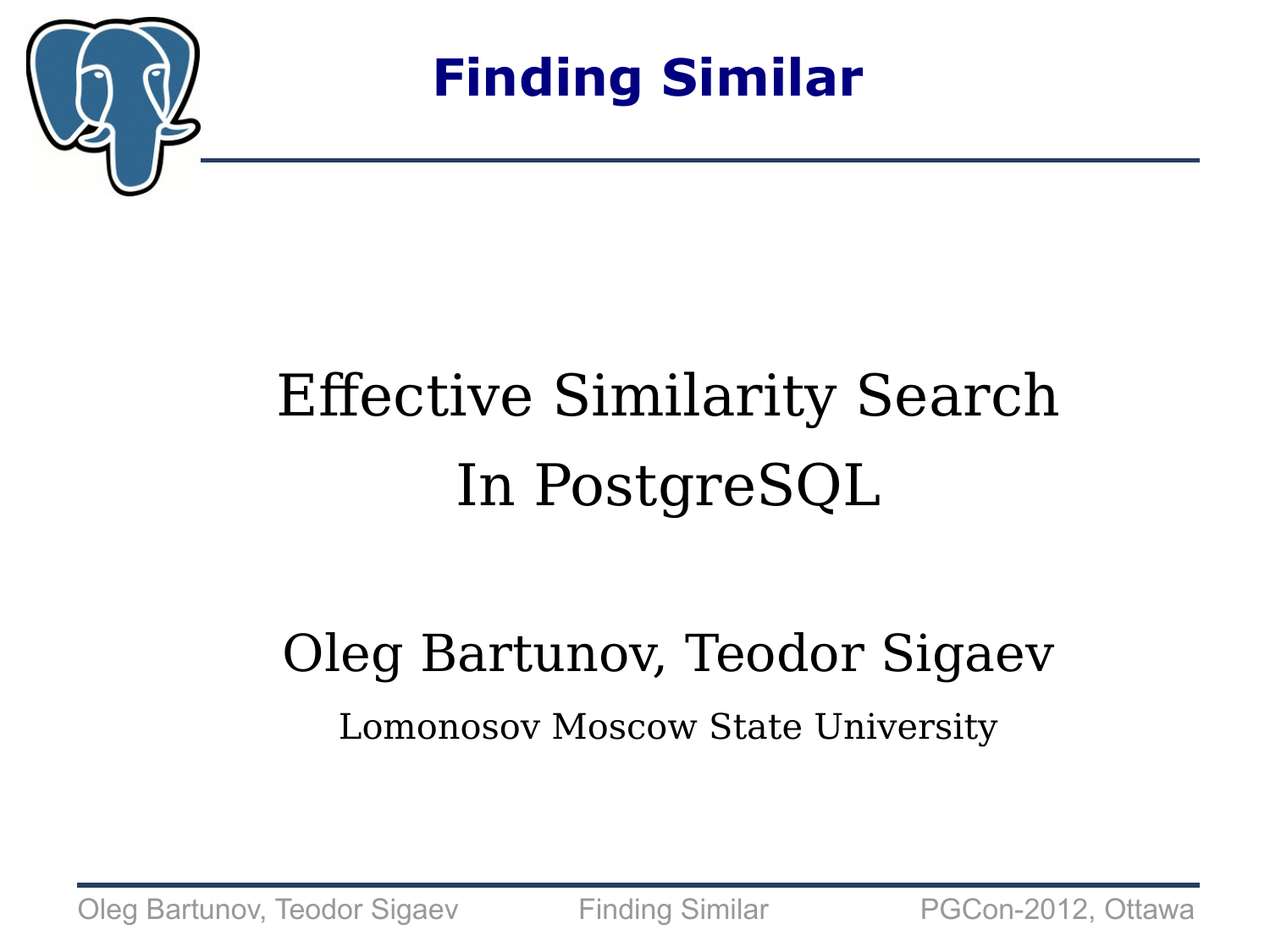

#### **Agenda**

- Introduction
- Search similar in PostgreSQL (smlar extension)
- Simple recommender system (MovieLens database)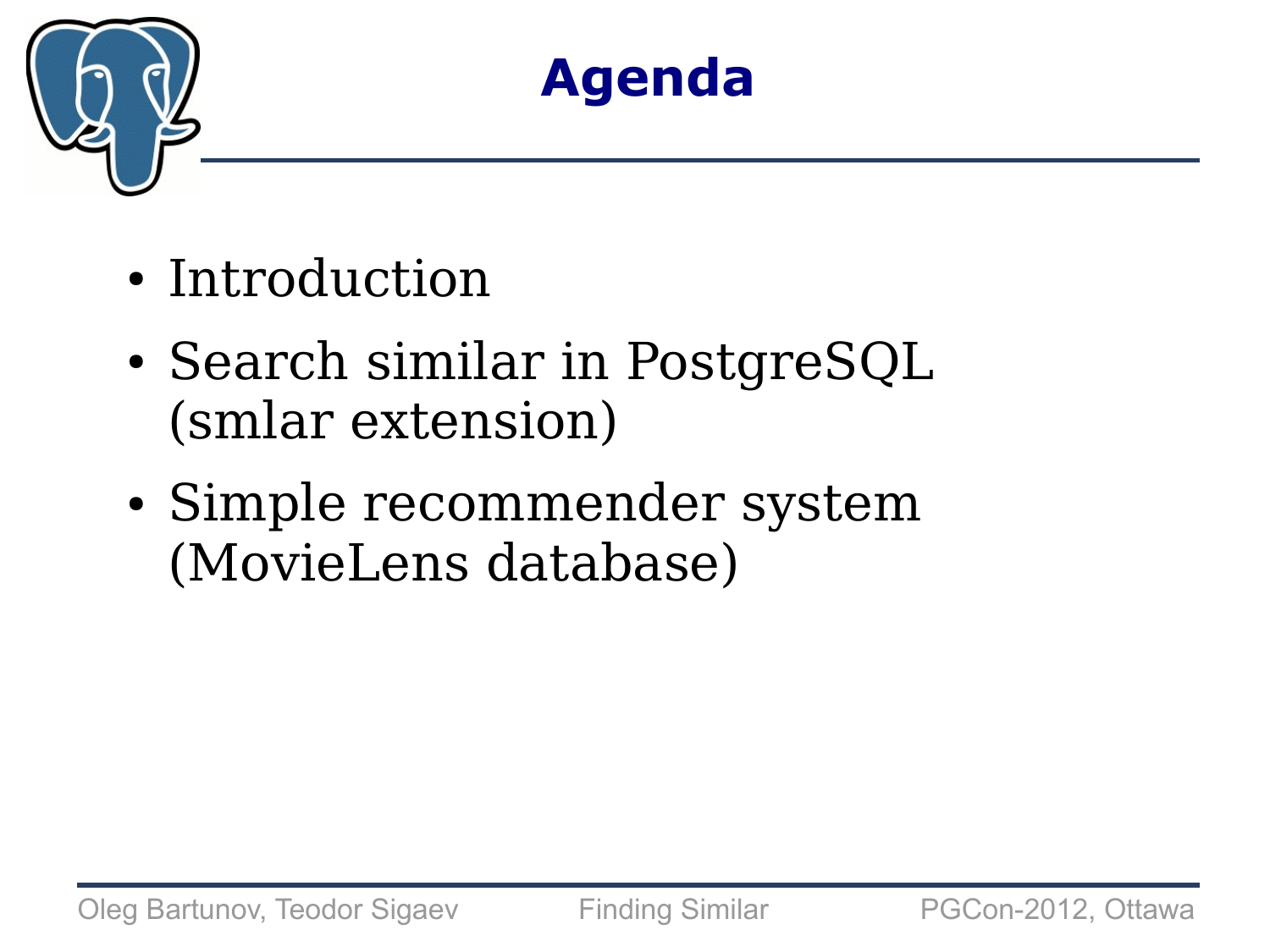

### **Similarity ?**

- Texts (topic, lexicon, style,...)
- Blogs, sites (topic, community, purpose..)
- Shopping items
- Pictures (topic, color, style,...)
- Music  $-400$  attributes !
- Books, Movies

## Wikipedia has problem with 'similarity'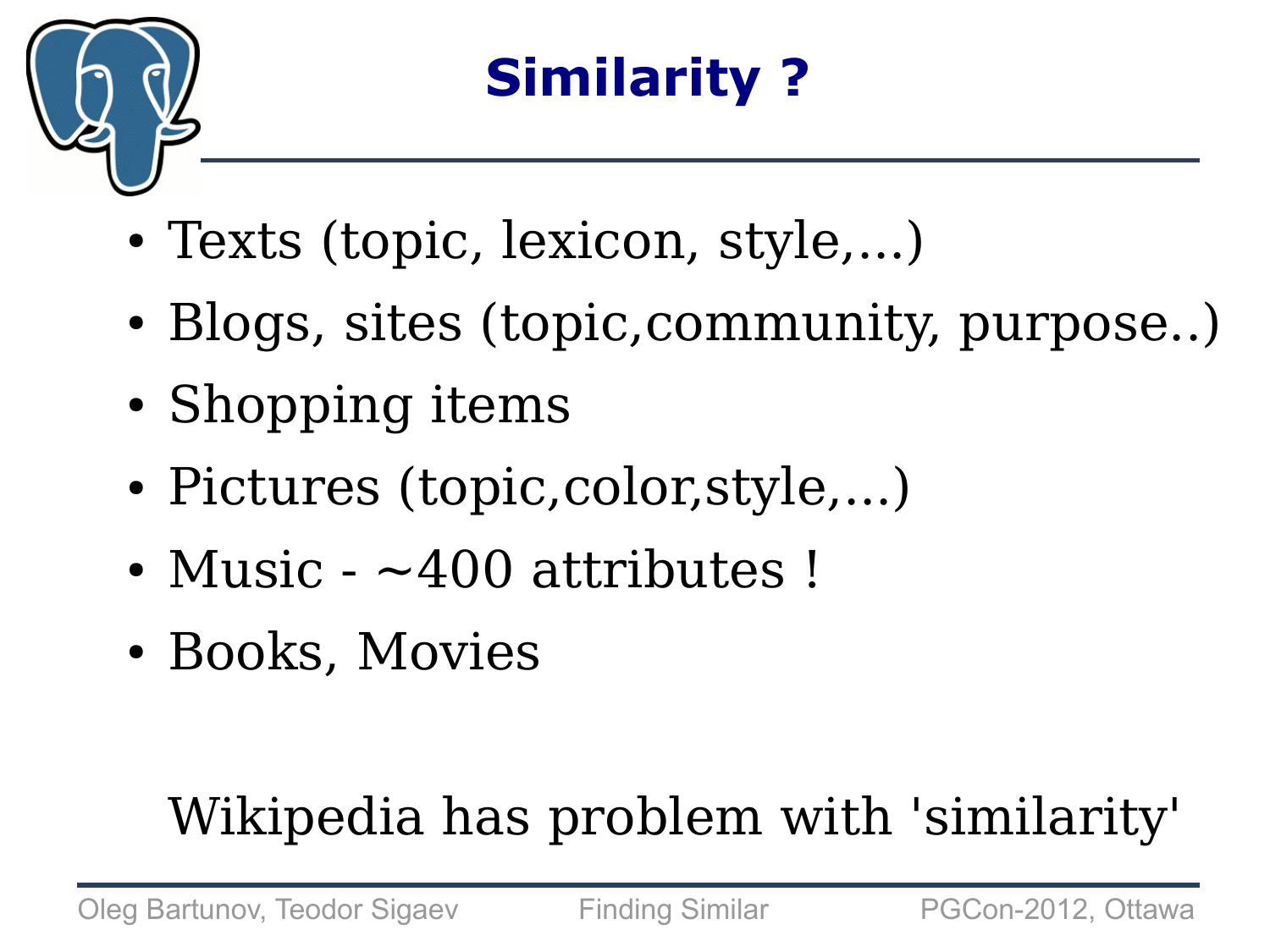

## **Similarity Estimation**

- Experts estimation
	- hard to formalize, we'll not consider !
- Use attributes of content
	- Sets of attributes (Pandora uses x100 musicians to classify music content by  $\sim$ 400 attributes)
- By user's interests (collaboration filtering, CF)
	- Sets of likes/dislikes, ratings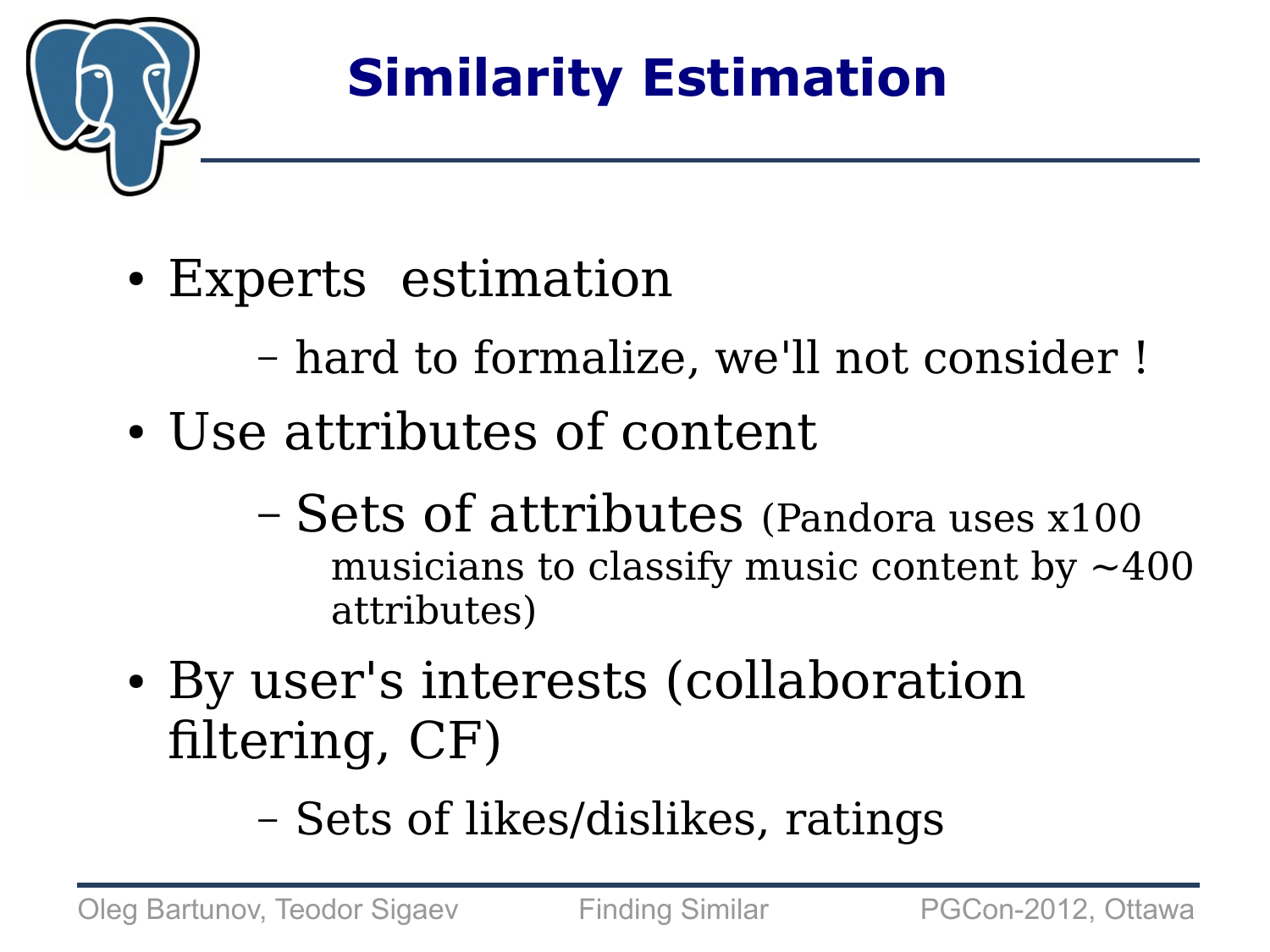

#### **Content-based similarity**

- $\bullet$  Text  $-$ 
	- Fragmentation {fingerprints}, {lexems},{n-grams}
	- {tags},{authors},{languages},...

Similarity (S) – numerical measurement of sets intersection, eg. {lexems} && {lexems}

Combination, eg, linear combination - Σ Weight\*S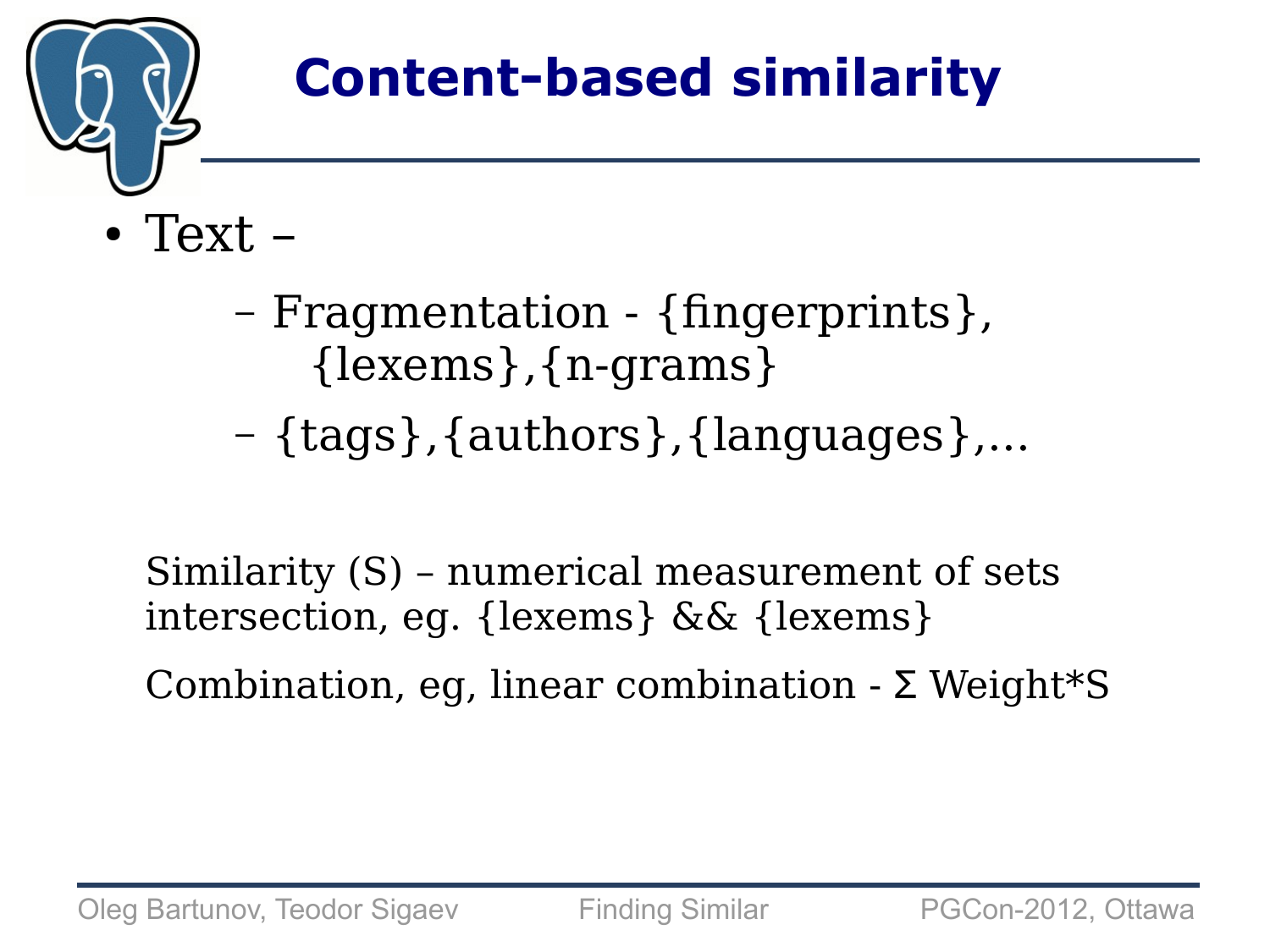

- Input data {user, item, rating} matrix
	- Usually, just identifiers
	- Items can be of different kinds songs, bars, books, movies,...
	- Matrix is big and sparse
- Exploit wisdom of crowds to capture similarities between *items.*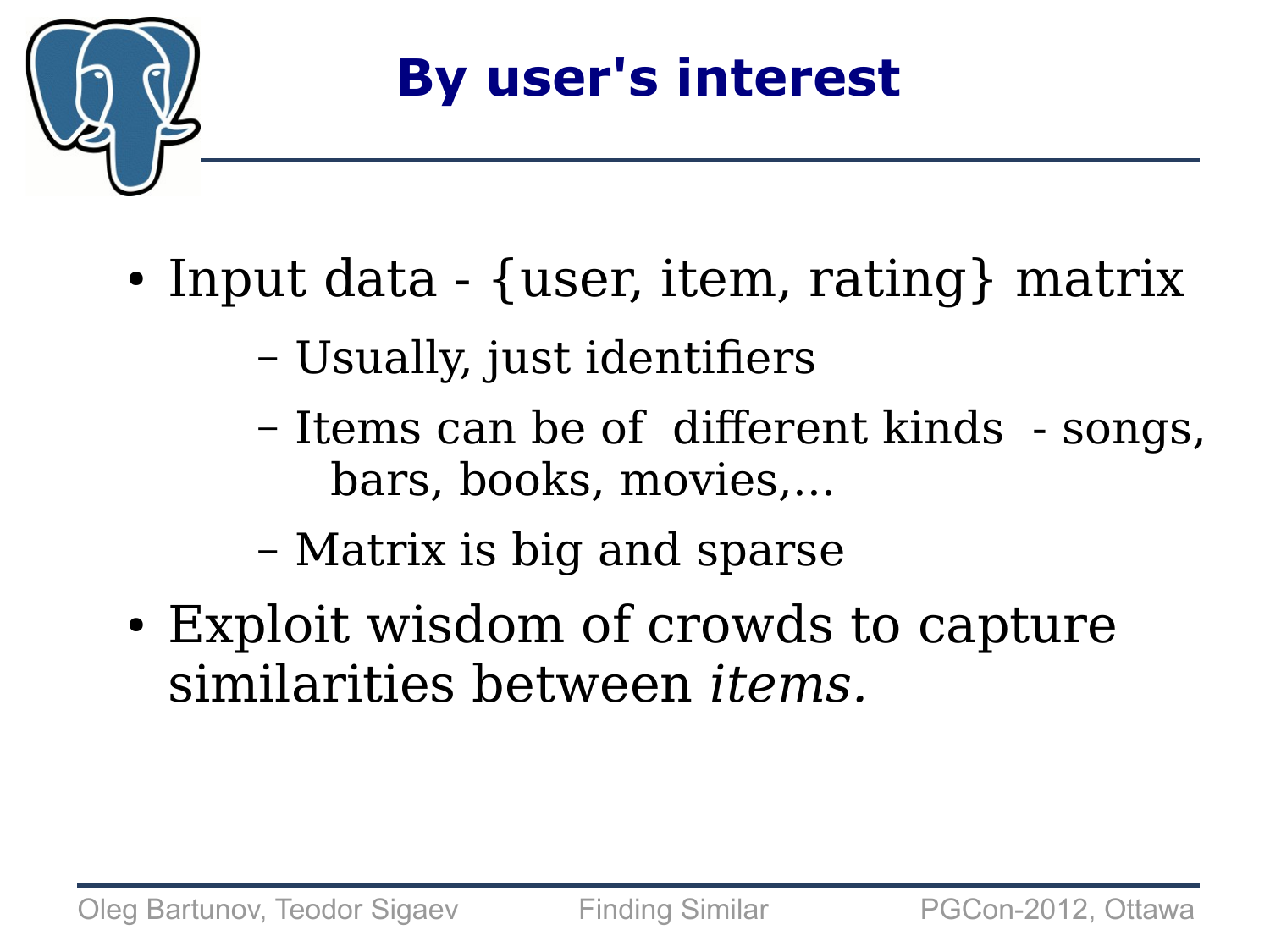

- Typical online shop combines several kinds of recommender systems
	- Content-based: recommend cell phones if user is about to buy for cell phone
	- CF with Content filtering: recommend cell phone accessories, compatible to the cell phone
	- CF: Recommend flowers and necklace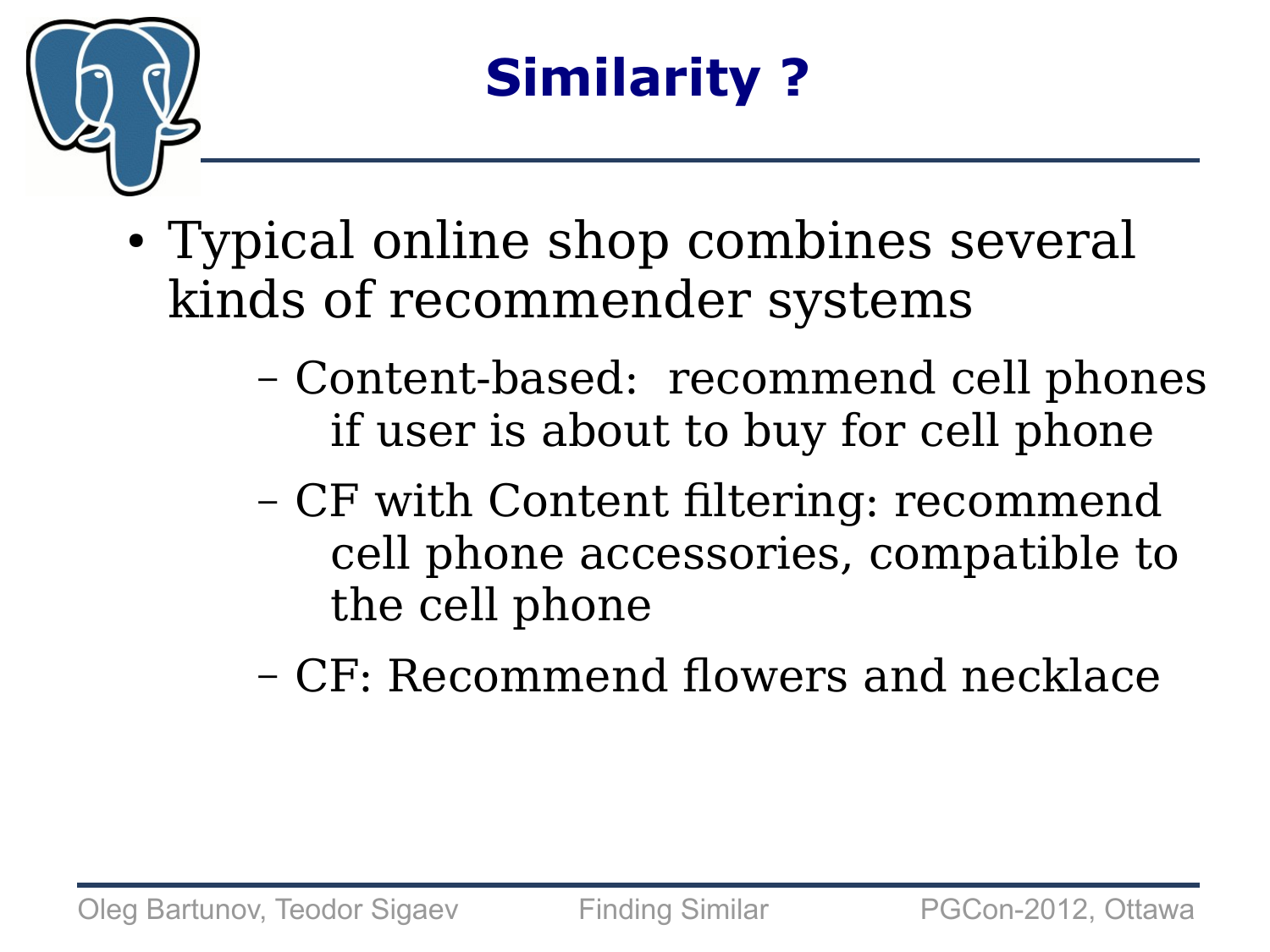

- Again, similarity as intersection of sets:
	- User-user CF {item} && {item}
		- Intersection of sets of interesting items to find similar users
		- Recommend items, which interested for similar users
	- Item-item CF– {user} && {user}
		- Intersection of sets of interested users to find similar items
		- Recommend items, similar to interested items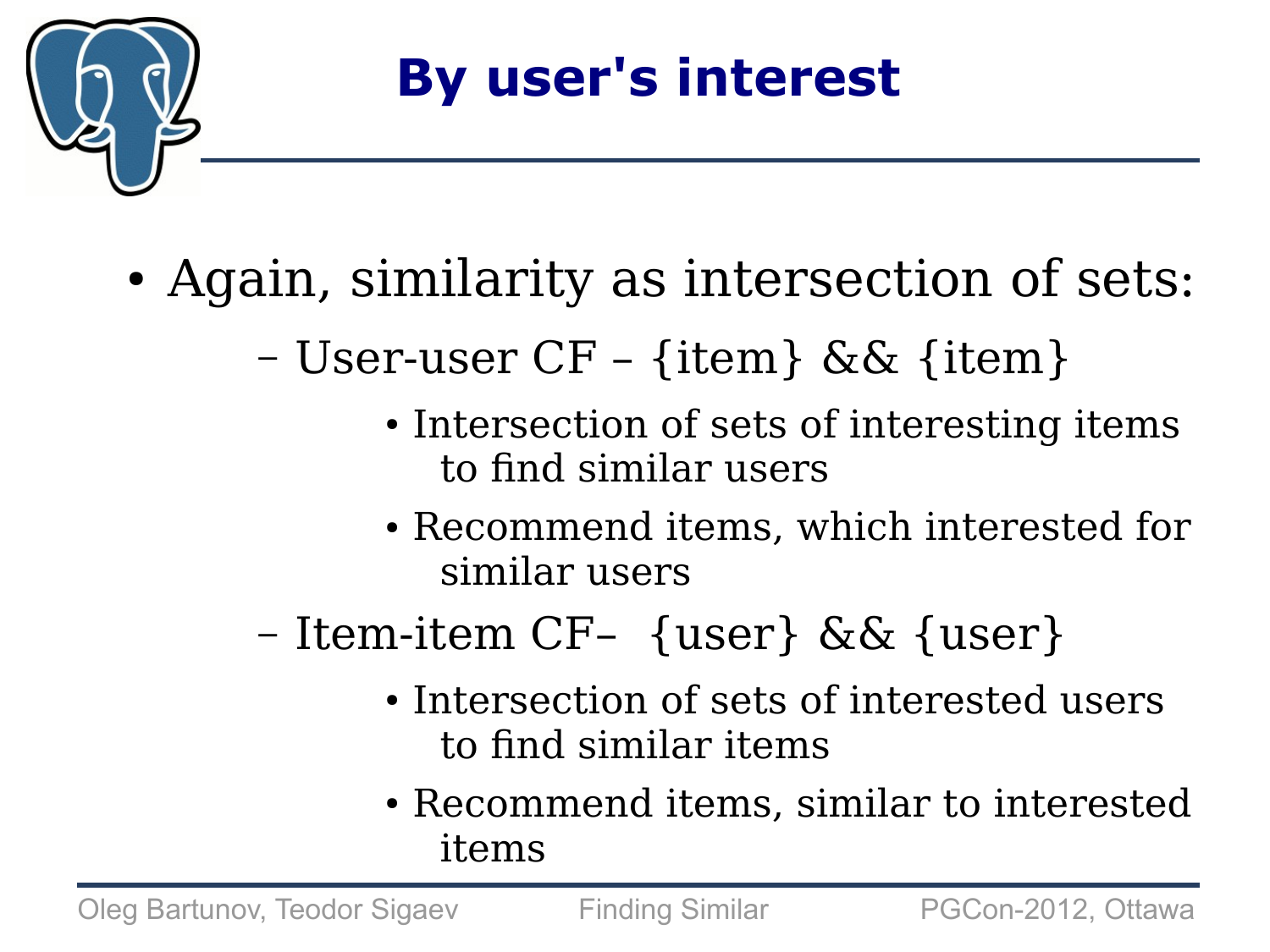

#### **Summary**

- Calculation of similarity in contentbased and CF methods is reduced to calculation of sets intersection
- We need some similarity metric !
- How we can do this effectively in PostgreSQL?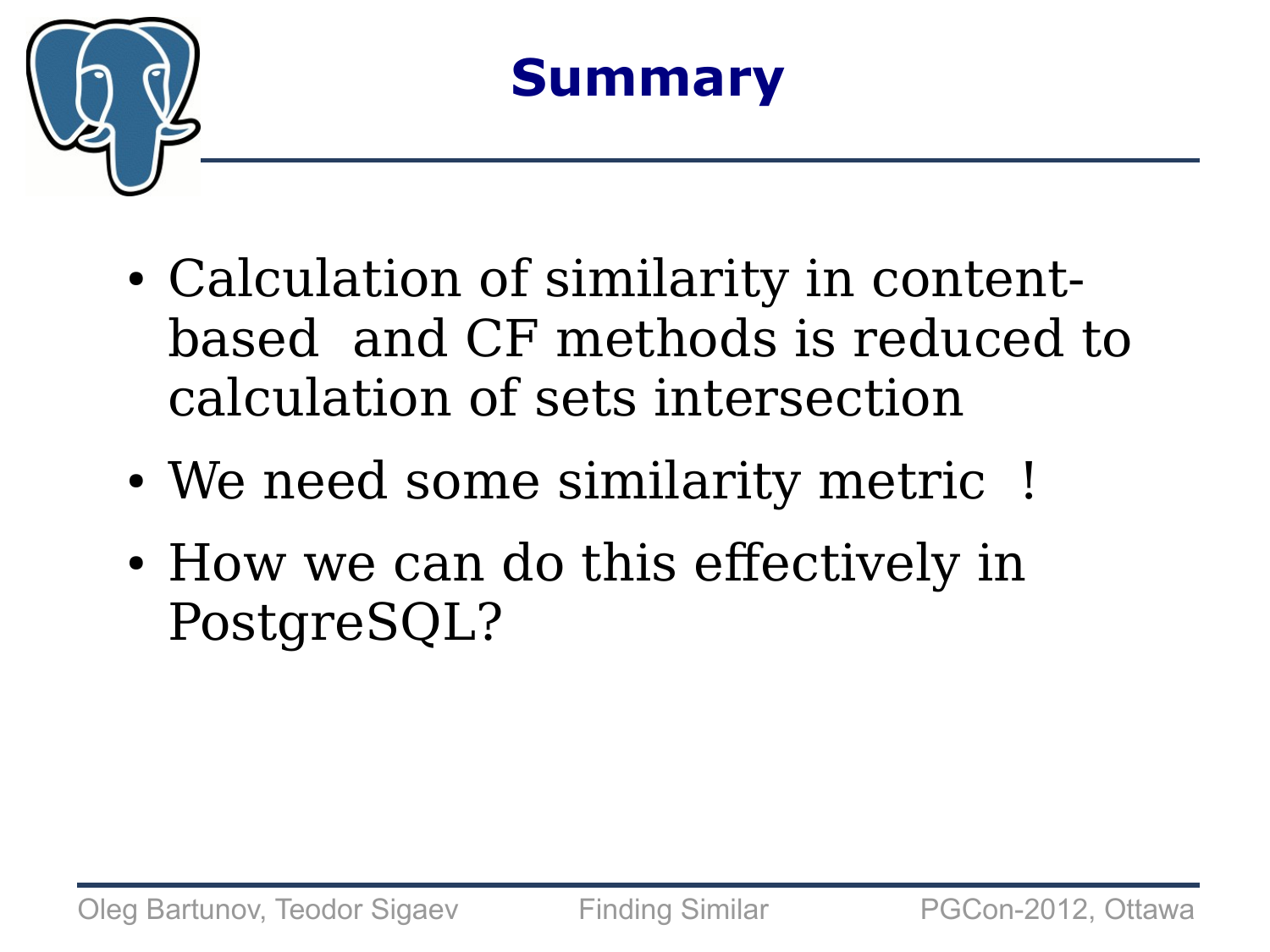

#### **Requirements**

- Similarity should be  $0 \leq S \leq 1$ 
	- S≡1 absolutely similar objects Identity of objects is not mandatory !
	- S≡0 for absolutely non-similar objects
- $S(A,B) = S(B,A)$  symmetry
- Two objects are similar if

$$
S(A, B) \geq S_{\text{threshold}}
$$

•  $A \sim B$  and  $A \sim C \neq B \sim C$ 

≠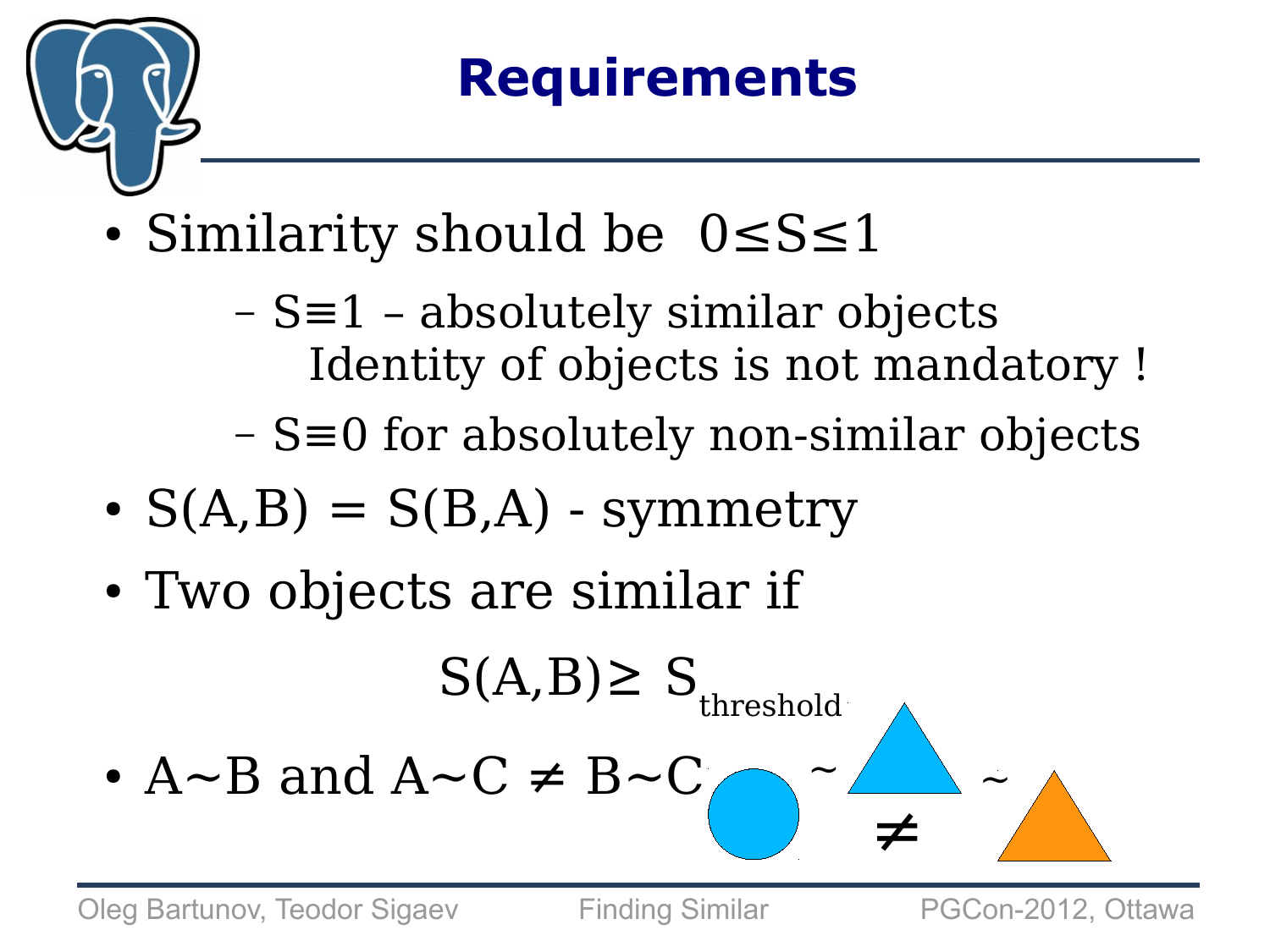

#### N  $_{\mathrm{a^\prime}}$  N  $_{\mathrm{b}}$  -  $\#$  of unique elements in arrays

#### N u – # of unique elements of  $N_a$  union  $N_b$

# $N_i$  – # of unique elements of  $N_a$  intersection  $N_b$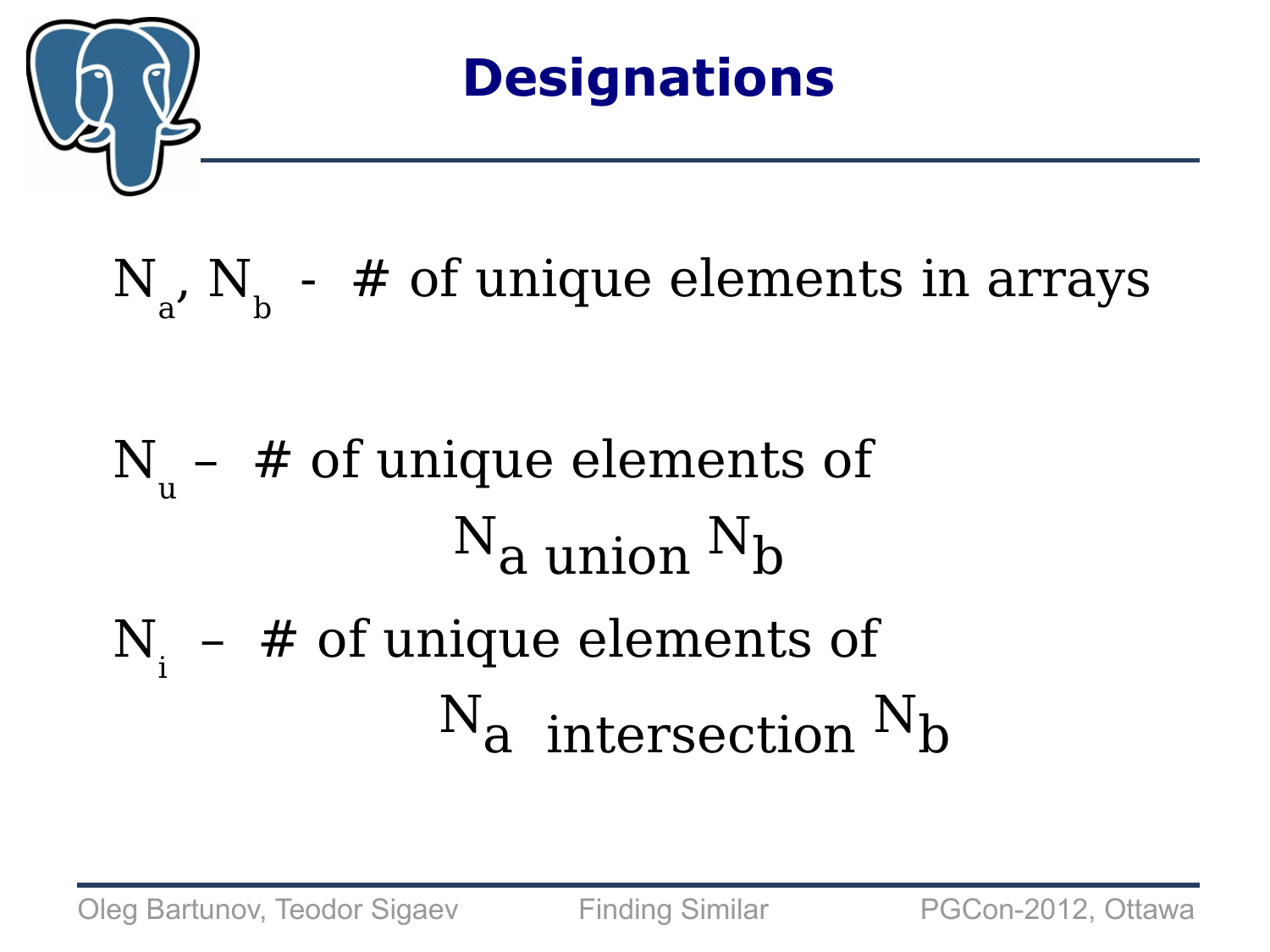



Jaccard:

# $S(A,B) = N_i / (N_a + N_b - N_i) = N_i / N_u$

- $\bullet \sim N^*log(N)$
- Good for large arrays of *comparable* sizes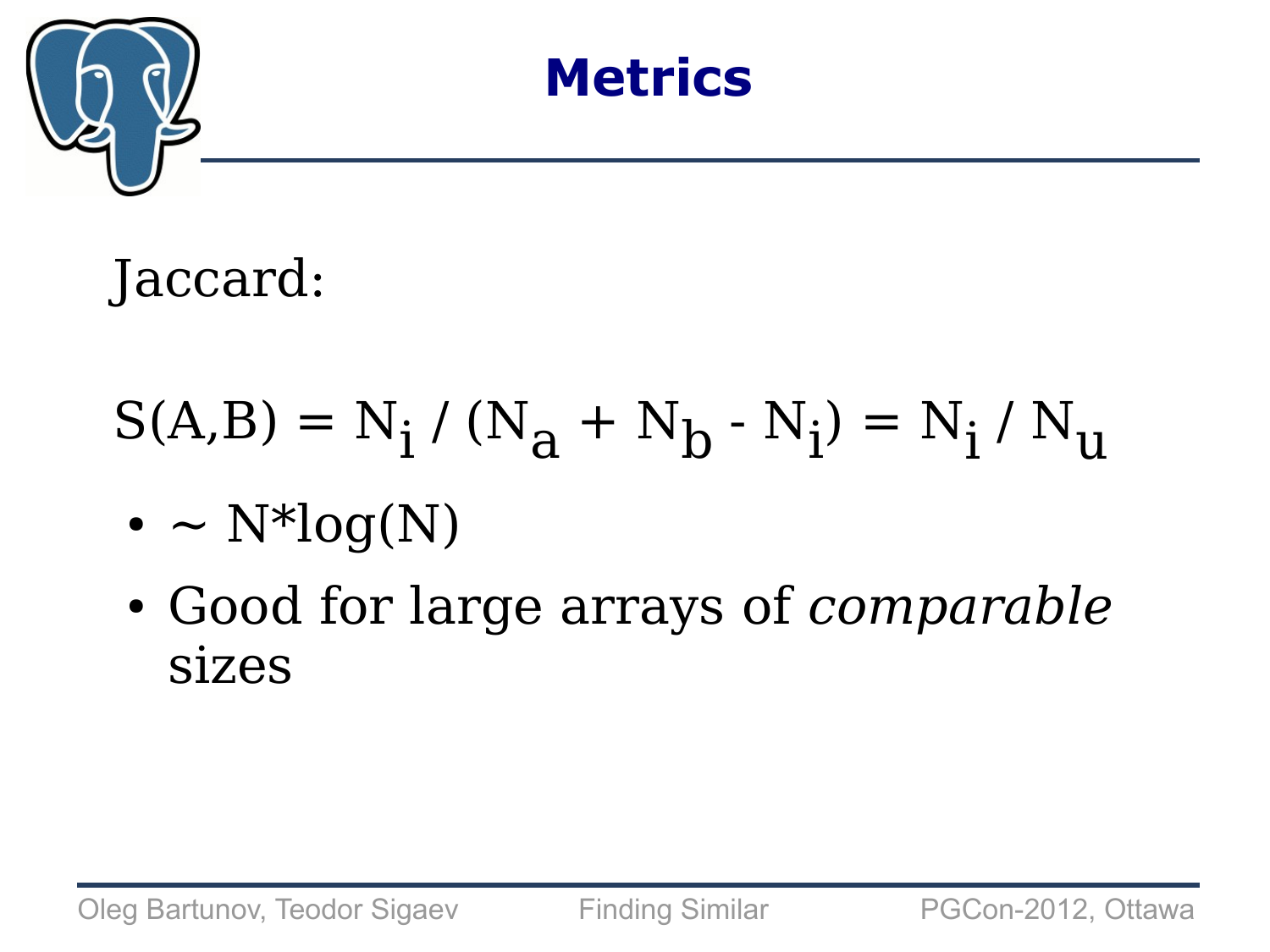

#### **Metrics**

Cosine (Ochiai):  $S(A, B) = N_i / sqrt(N_a * N_b)$ 

- $\bullet \sim N^*log(N)$
- Good for large N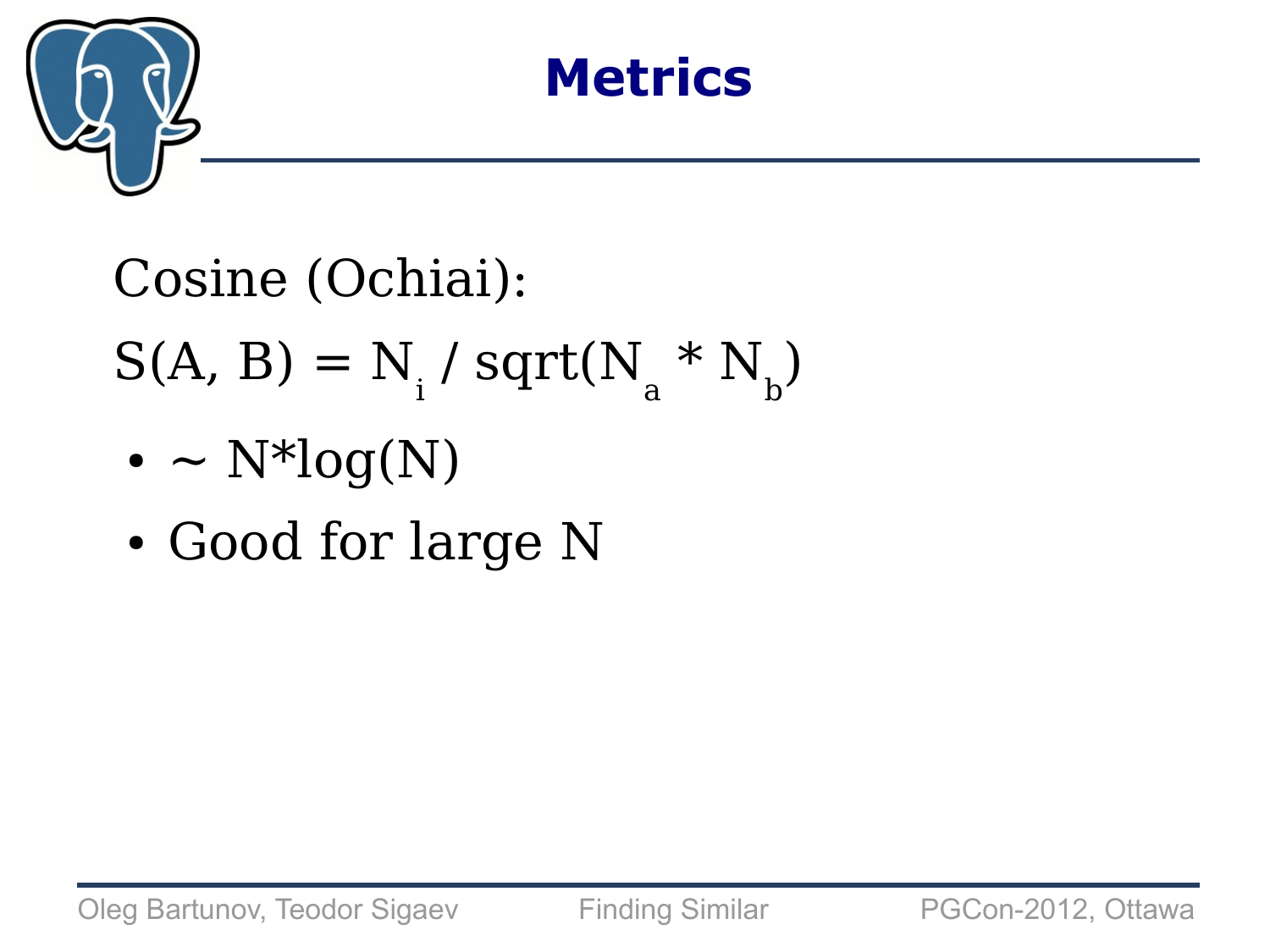

#### **Issues**

- Jaccard and Cosine are vulnerable to popular items – false similarity, noise
- Need to penalize popular items TF\*IDF metrics:
	- TF frequency of element in an array
	- IDF inverted frequency of element in all arrays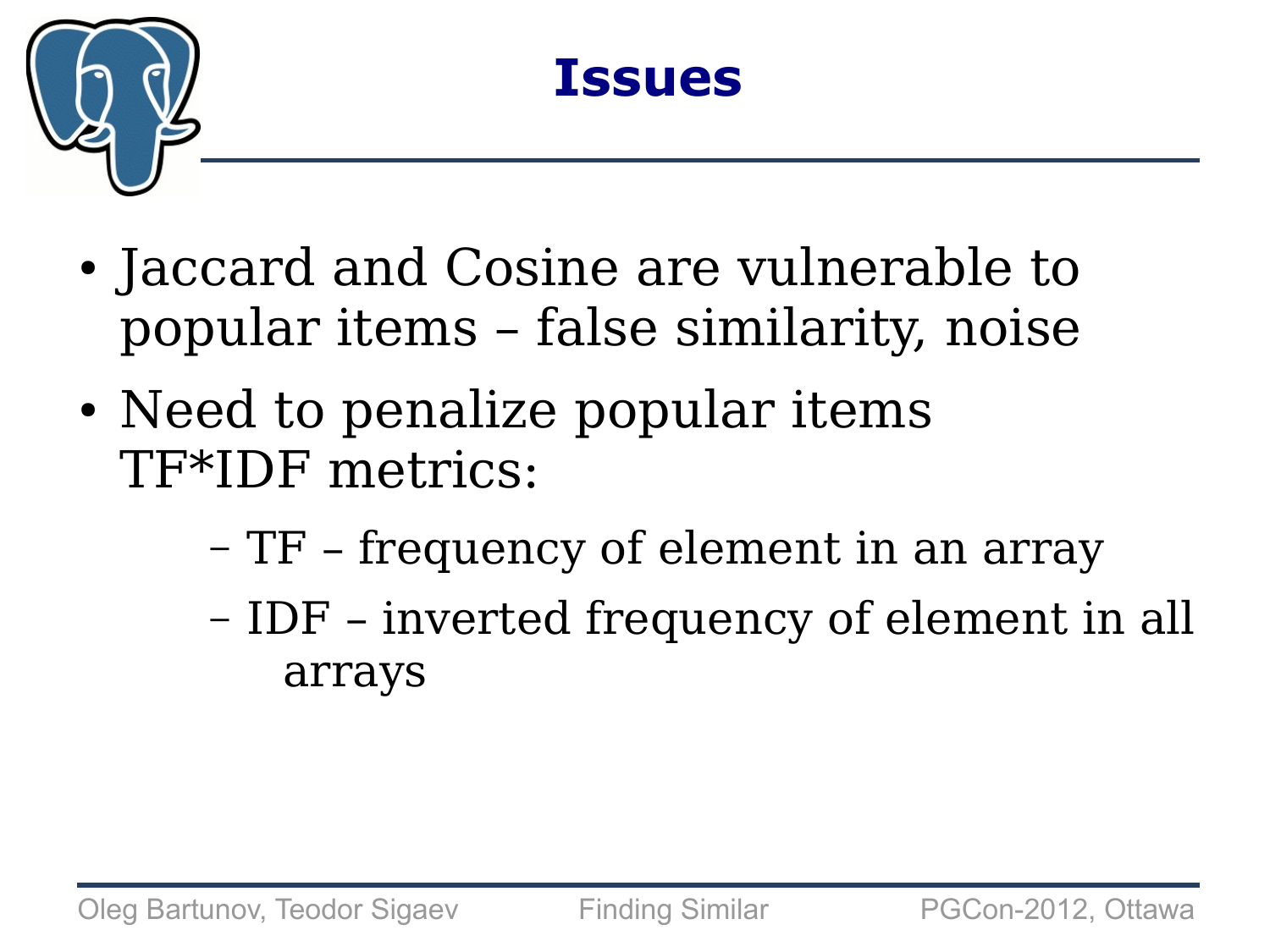

#### **Smlar extension**

Functions and Operations:

- float4 smlar(anyarray, anyarray)
- anyarray % anyarrav

Configuration parameters:

- $\cdot$  smlar.threshold = float4
- $\bullet$  smlar.type = (tfidf, cosine)
- Set of options for TF\*IDF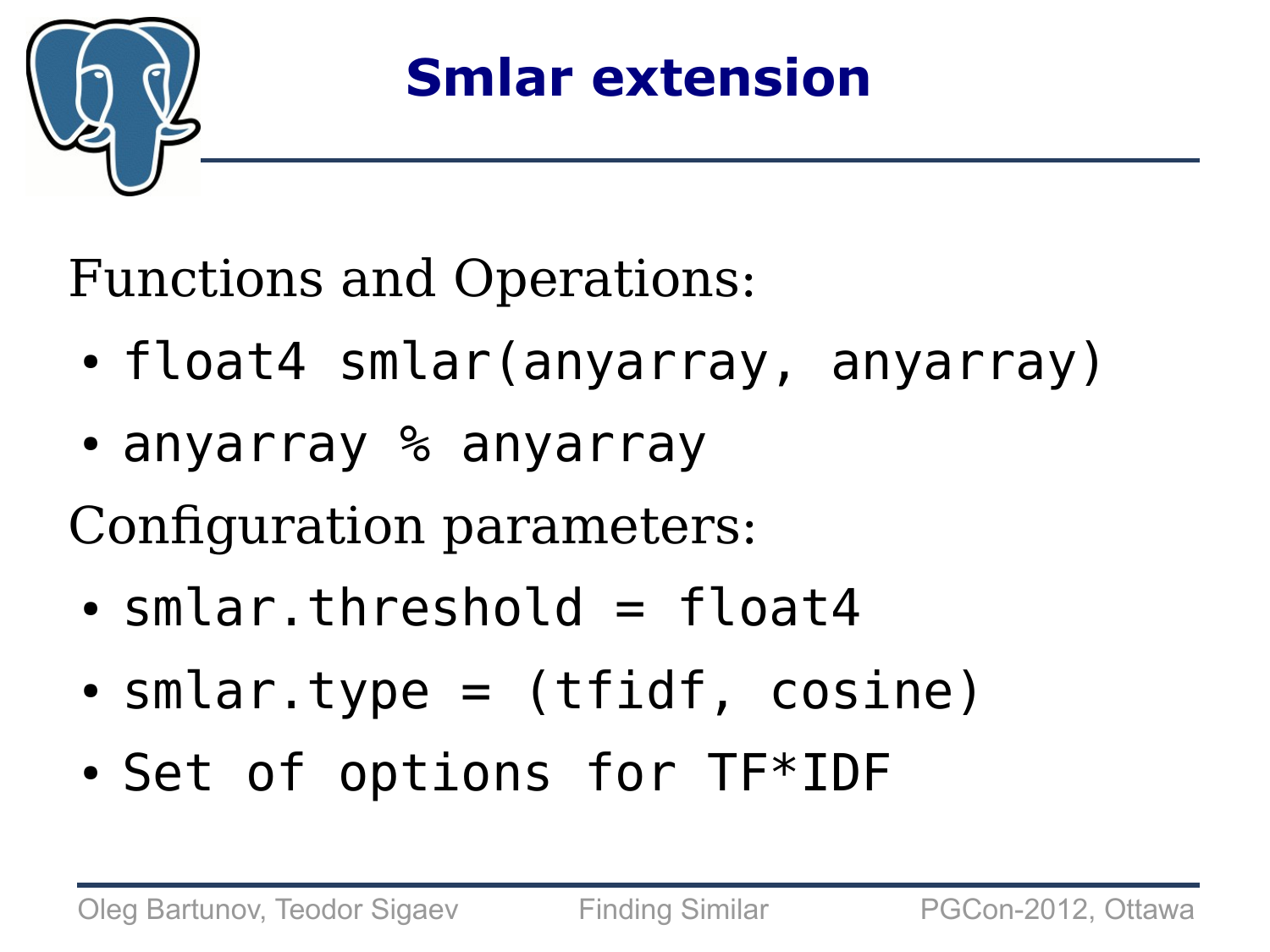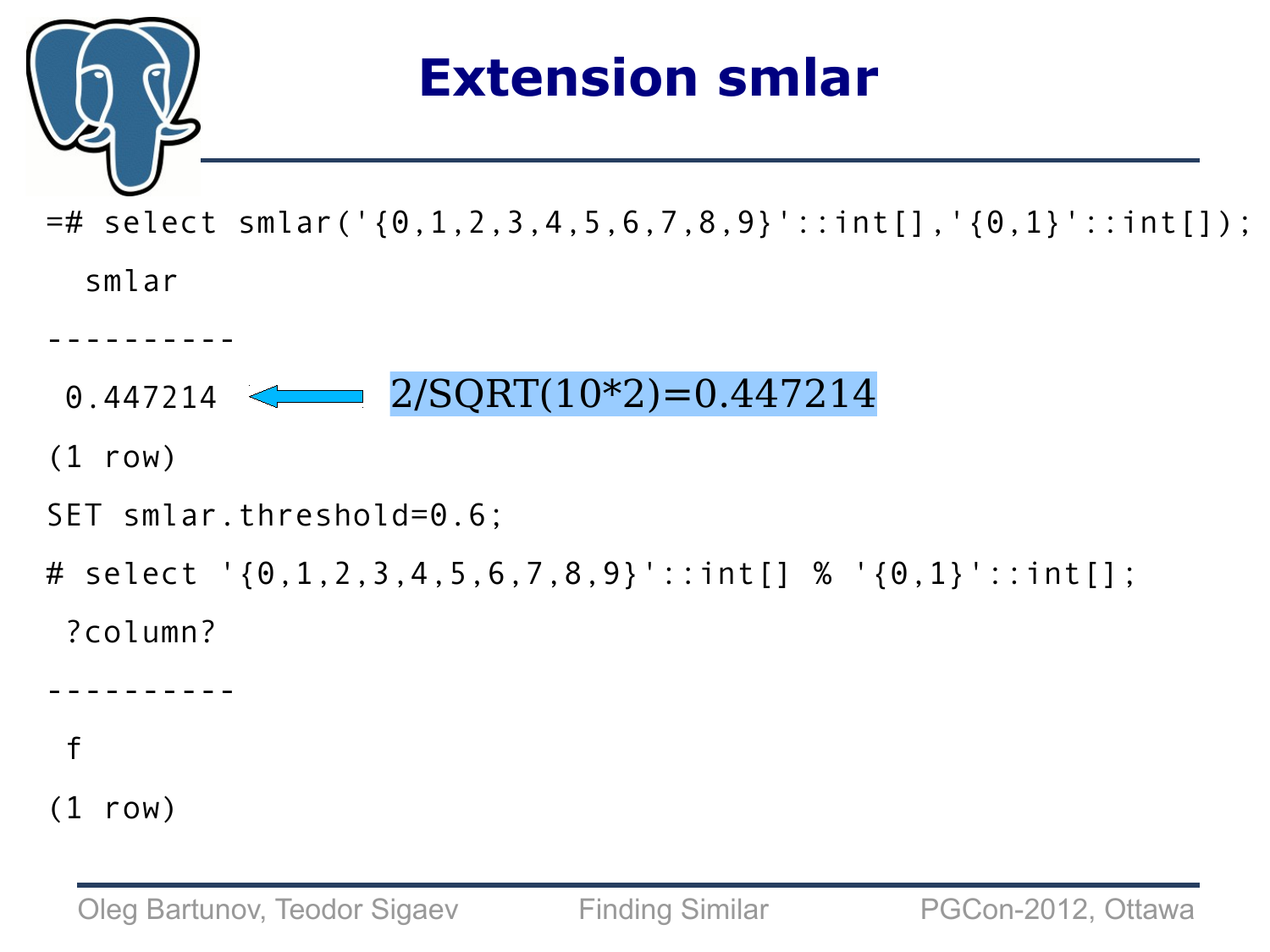

#### **Extension smlar**

Supported any data type, which has default hash opclass

```
=# select smlar('{one,two,three,4,5}'::text[],
     '{two,three}'::text[]);
   smlar 
----------
 0.632456
=# select '{one,two,three,4,5}'::text[] % 
'{two,three}'::text[];
 ?column? 
----------
```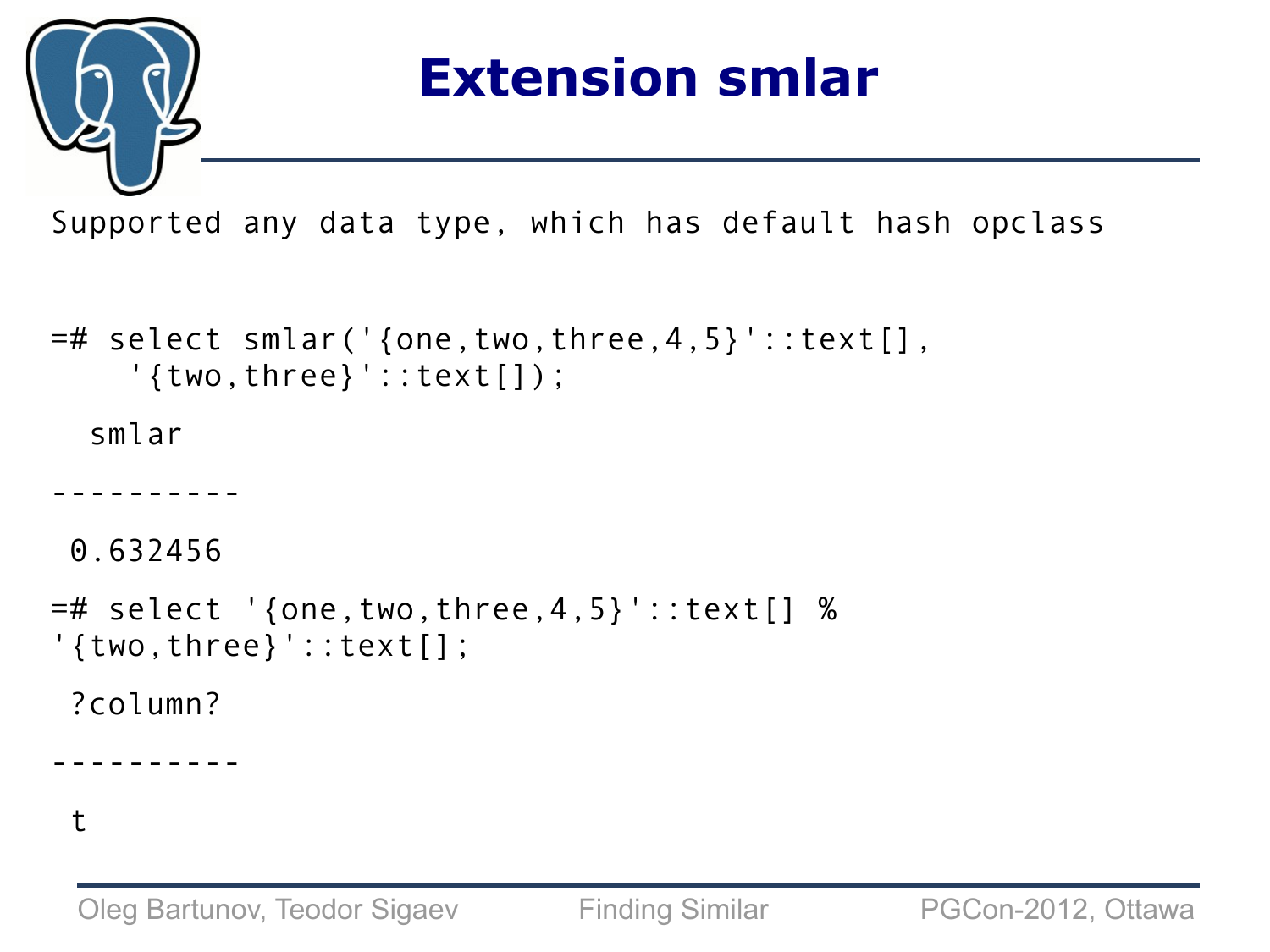

Speedup anyarray % anyarray

- Btree, hash not applicable
- GiST Generalized Search Tree
- GIN Generalized Inverted Index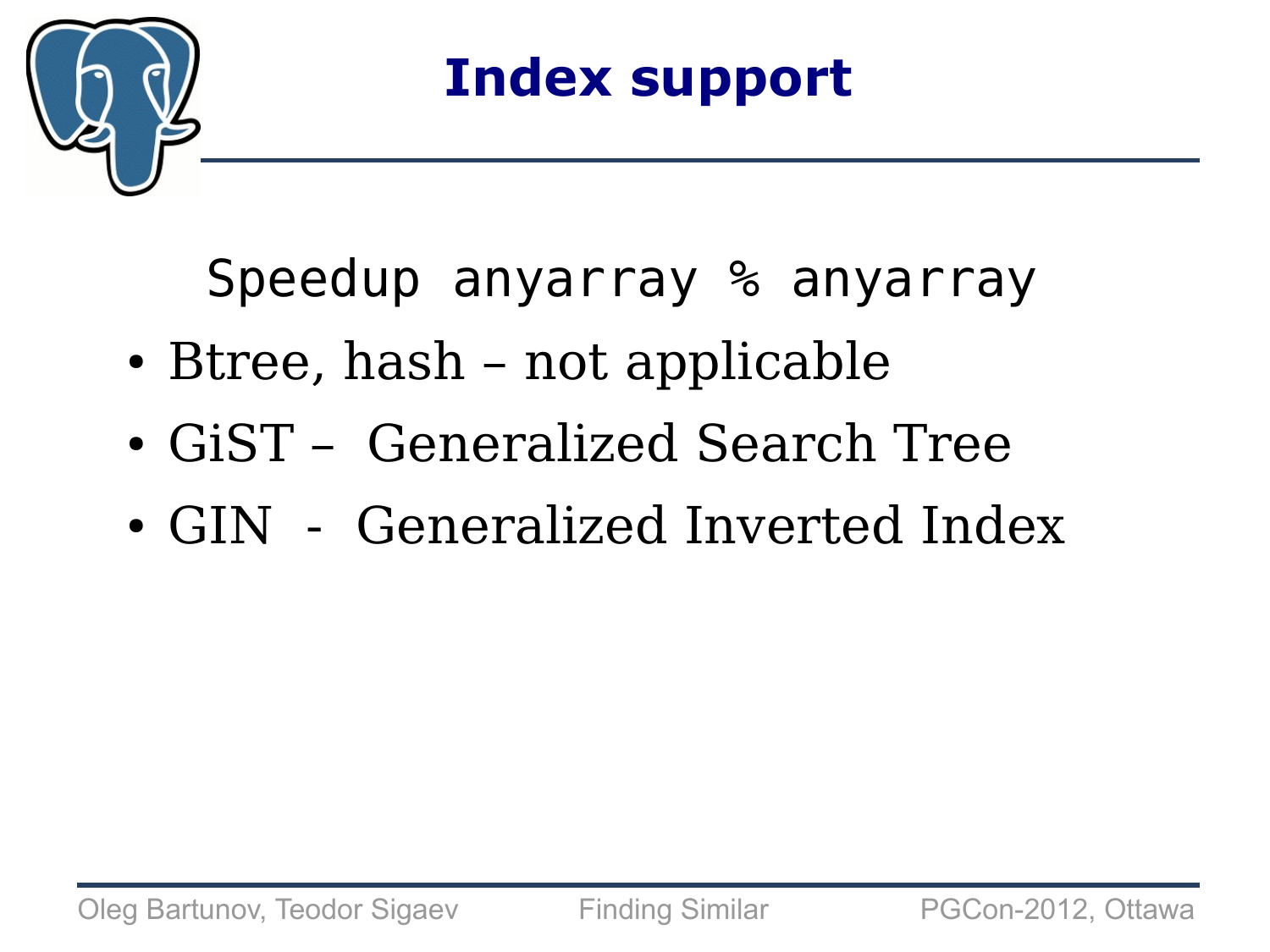

Oleg Bartunov, Teodor Sigaev Finding Similar PGCon-2012, Ottawa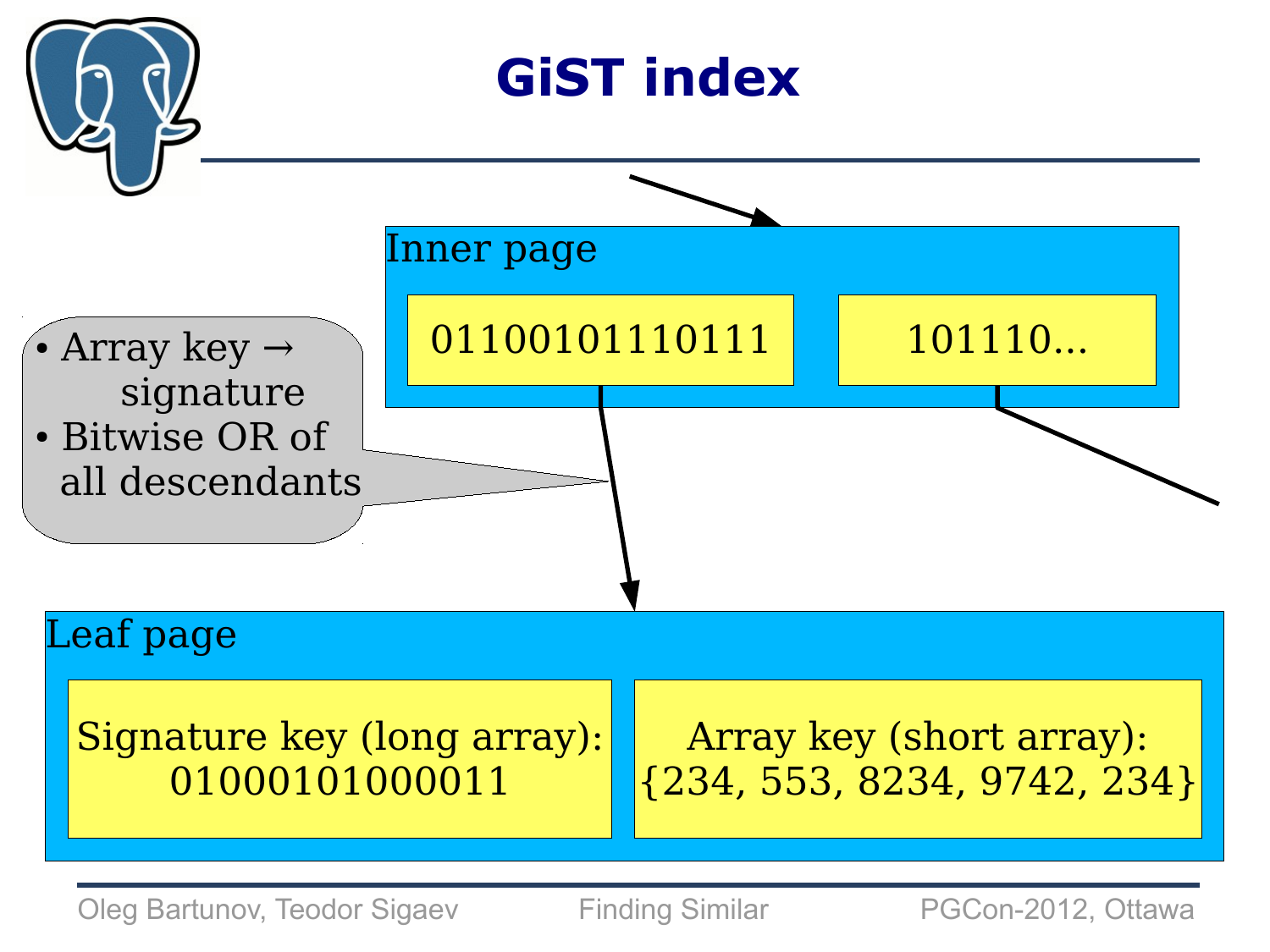

### **Making a Signature**

- Hash each element of array into int4 using default hash opclass for given data type
- Unique and sort
- For each element v of hashed array set (v % length of signature)-th bit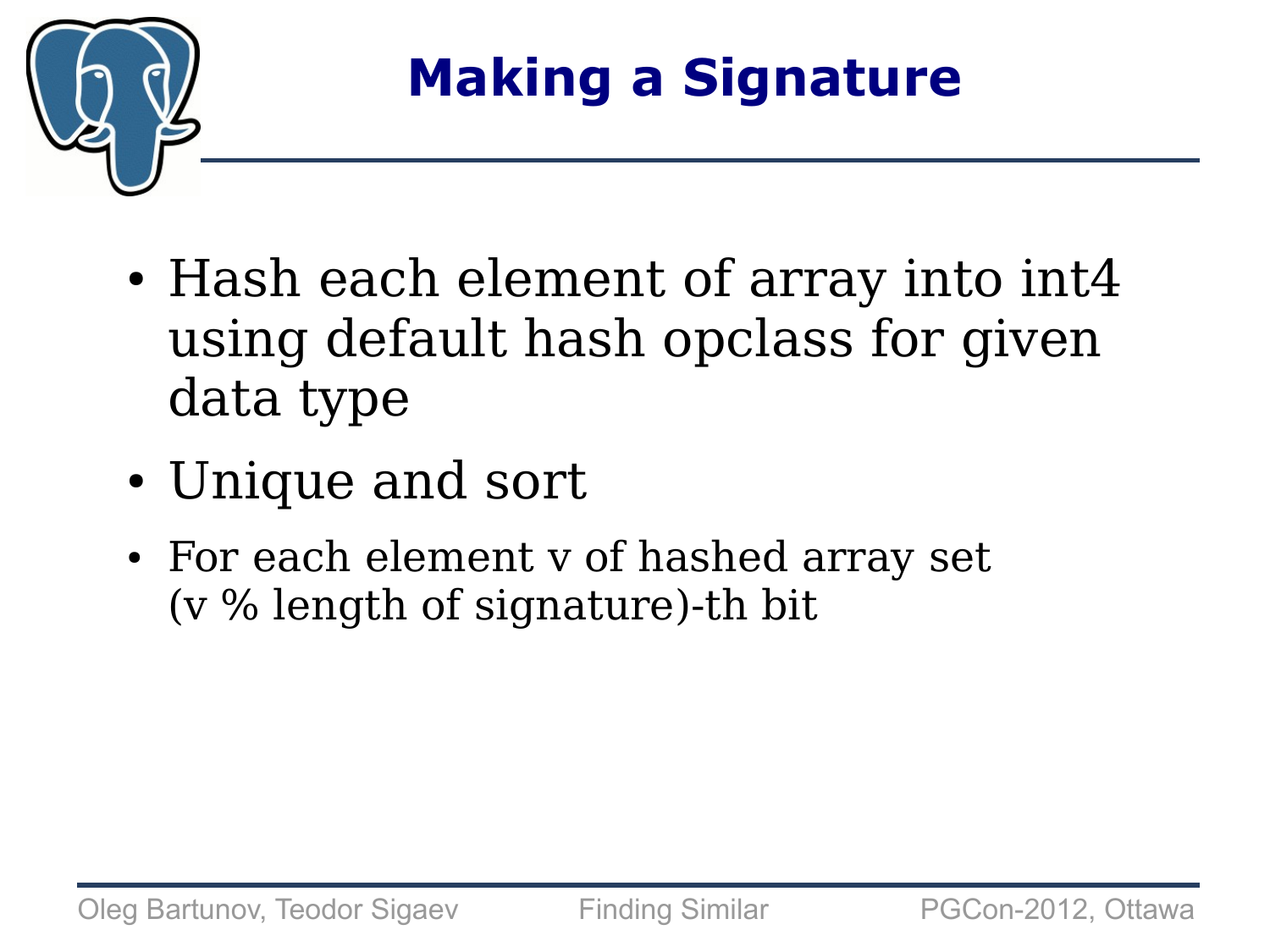



#### Traversing we should follow subtrees which have UPPER bound of similarity GREATER than threshold

- We know everything about query
- Need upper estimation for intersection
- Need lower estimation for number of elements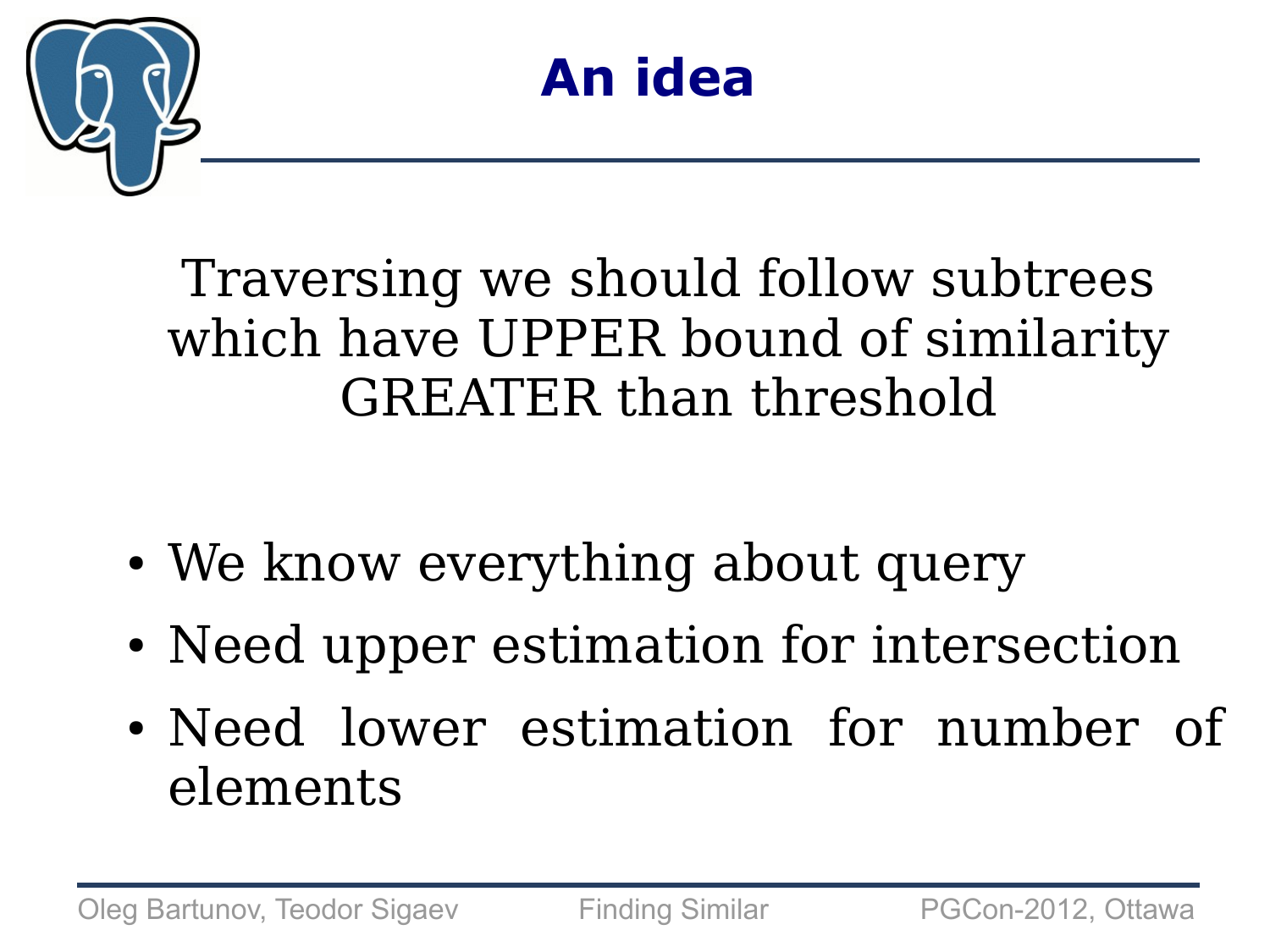#### **What is a upperl bound of length of the beard ?**



**Speed of Light** 

 **\* Age**

 **?**



Oleg Bartunov, Teodor Sigaev Finding Similar PGCon-2012, Ottawa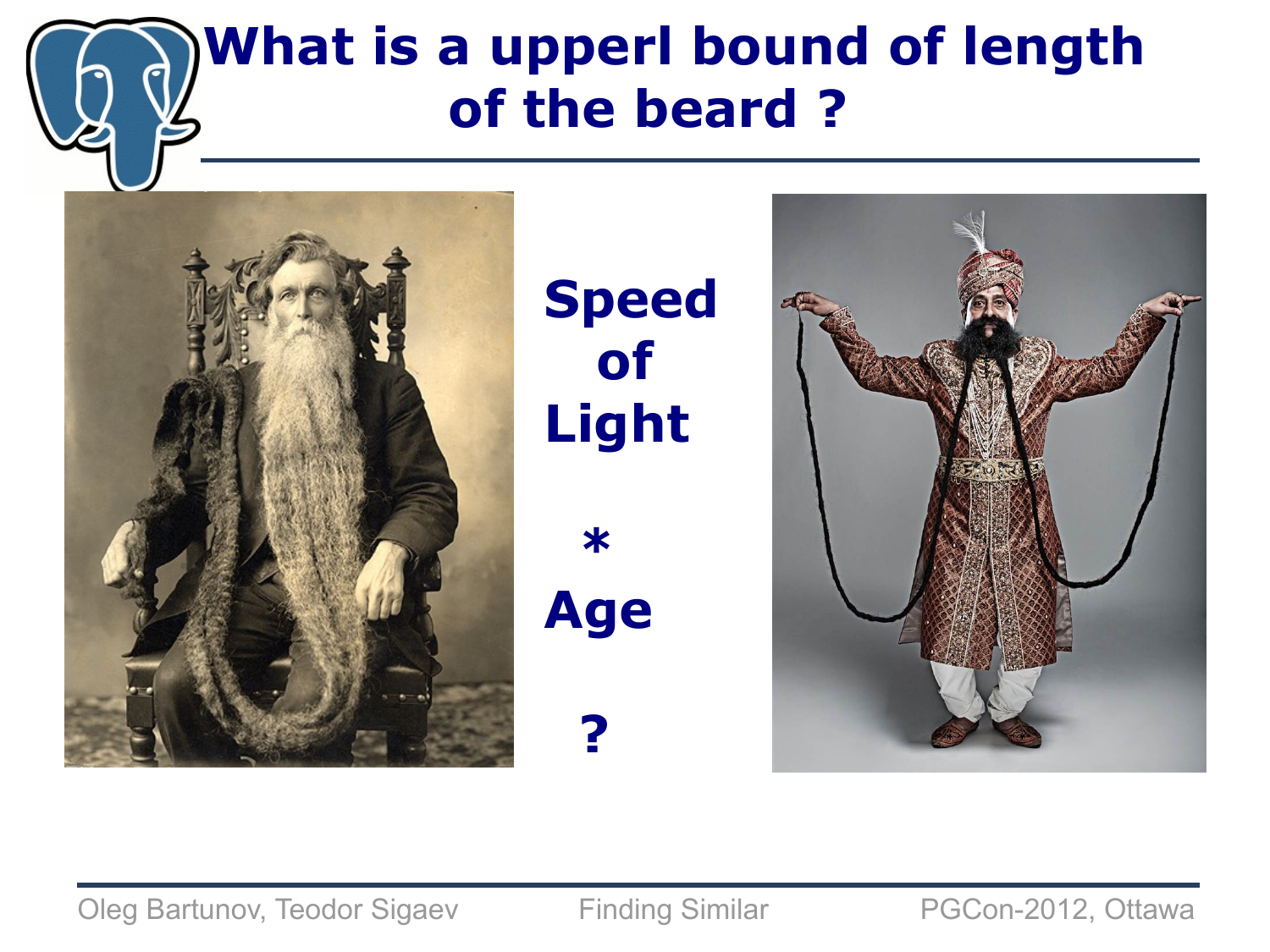

#### # intersected bits as upper estimation of common elements of arrays

Oleg Bartunov, Teodor Sigaev Finding Similar PGCon-2012, Ottawa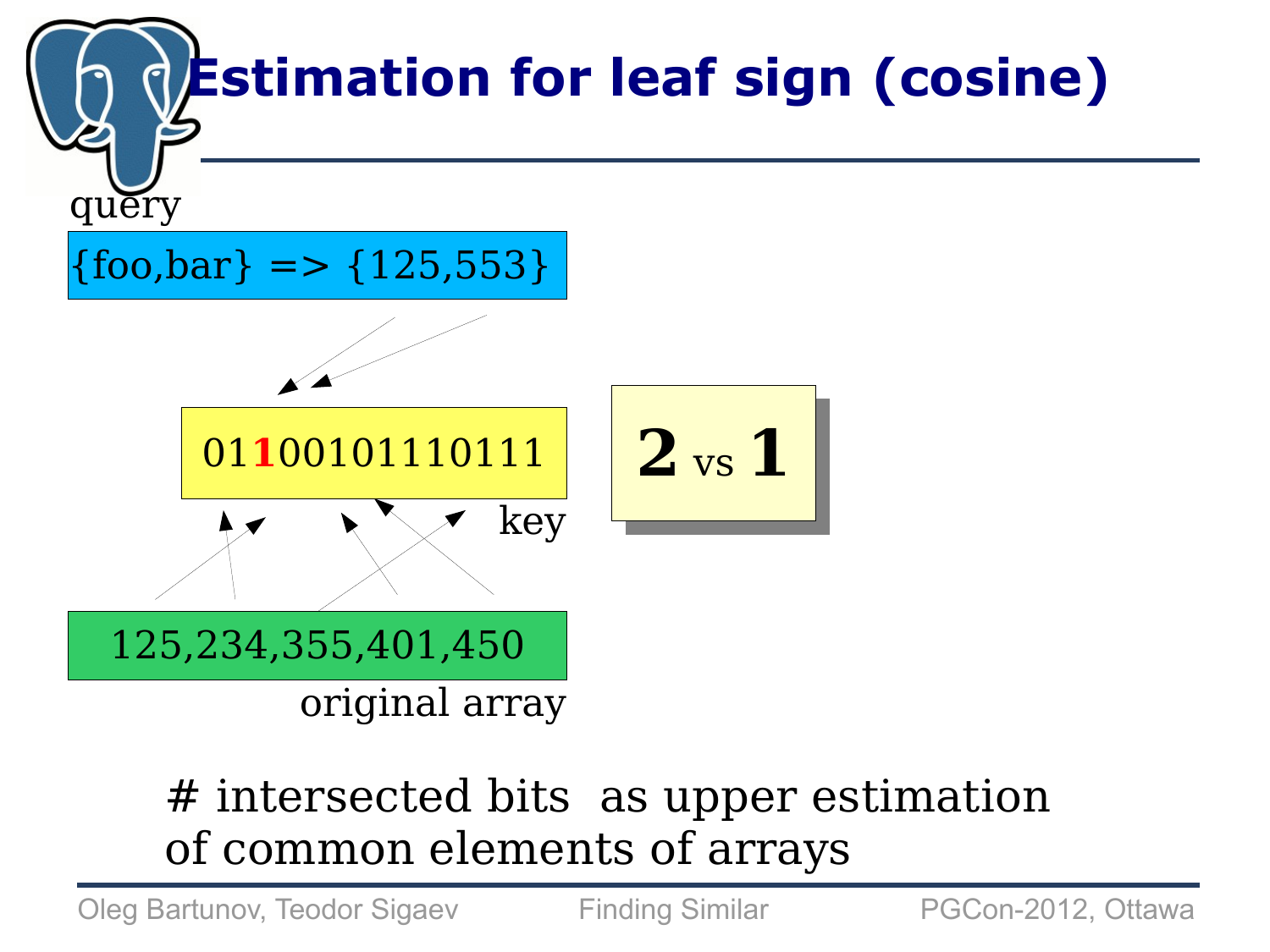

## **Estimation for leaf sign (cosine)**

- Query:  $\{$  foo, bar } hashed to  $\{124, 553\}$
- Use # intersected bits as upper estimation of common elements of arrays (several query's elements may mapped in the same bit)
- Use # set bits as lower estimation of  $N_{\text{elem}}$  $(N_{\text{bits}} \le N_{\text{plan}})$  because of collisions)

$$
N_{\rm interested}
$$
 / sqrt(  $N_{\rm bits} * N_{\rm query}$  )  $\geq$  exact similarity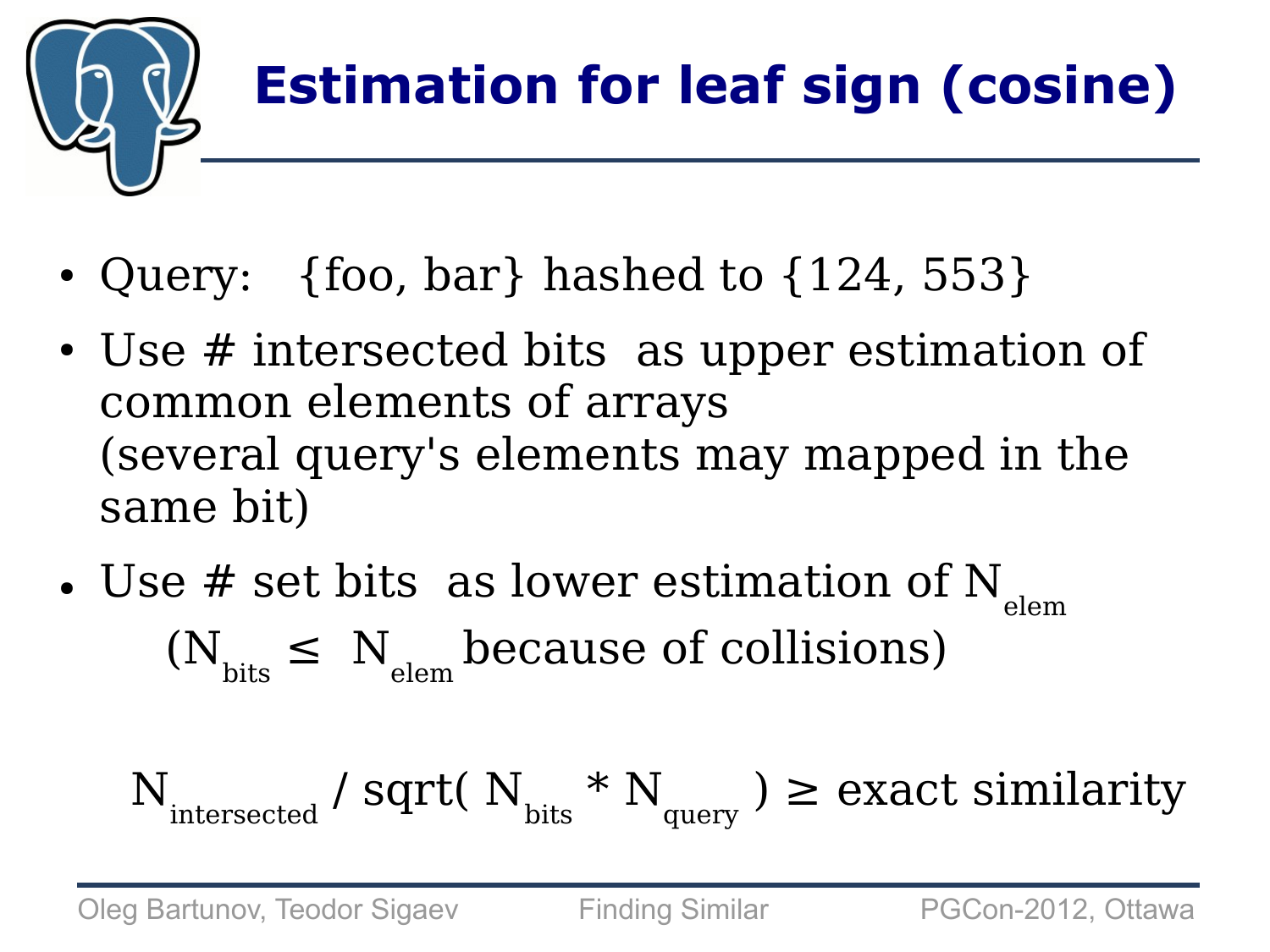

- Query:  $\{$ foor, bar $\}$  hashed to  $\{124, 553\}$
- N intersected  $\geq$  original value (the same  $+$ signature is bitwise OR of all descendants)
- We don't have lower bound for number of elements, so use a N intersected as estimation

$$
N_{\rm interested} / \sqrt{sqrt(N_{\rm interested} * N_{\rm query})} =
$$

 $\operatorname{sqrt}(N_{\text{intersected}}/N_{\text{query}})$  $) \geq$  exact similarity of any successor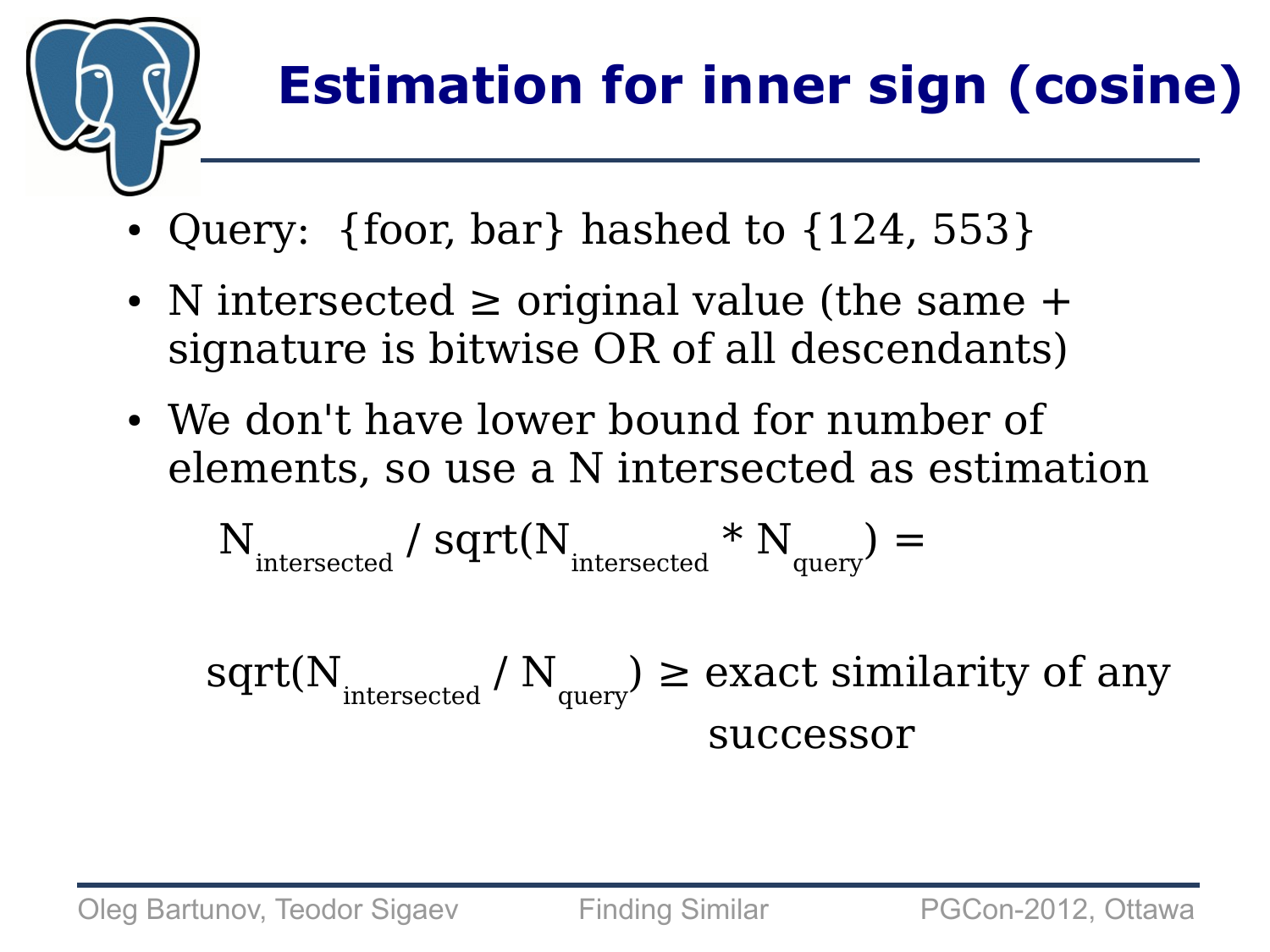



- N intersect exact value
- N intersect as lower bound of N elements
- We know everything about query

$$
N_{\text{intersected}} / \text{sqrt}(N_{\text{intersected}} * N_{\text{query}}) =
$$
  
 
$$
\text{SQRT}(N_{\text{intersected}} / N_{\text{query}}) \ge \text{exact similarity}
$$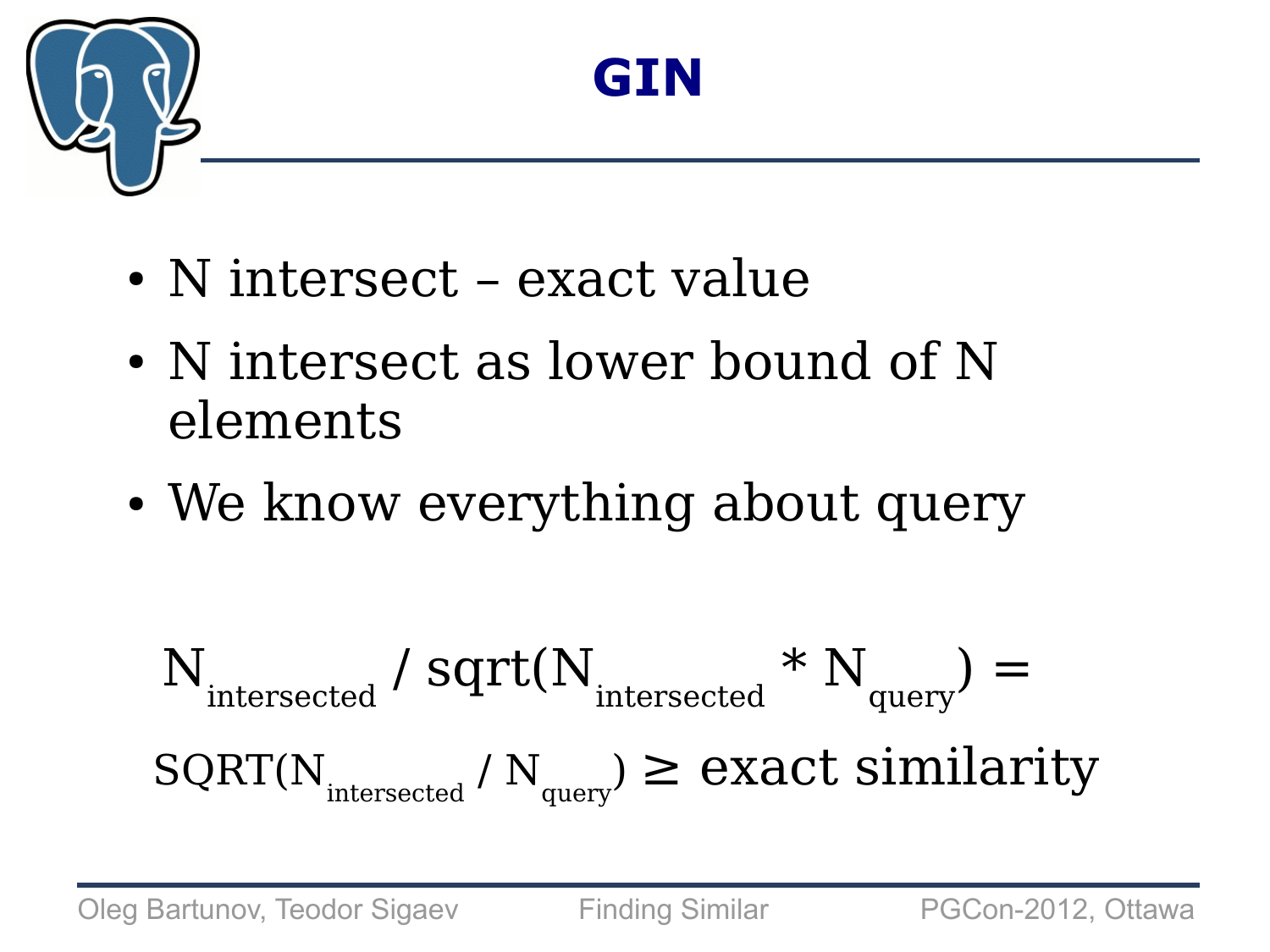

#### **Other features**

- float4 smlar( compositetype[], compositetype[], bool useIntersect ) CREATE TYPE compositetype AS (id text, w float4);
- GIN index
- TF\*IDF metrics
- float4 smlar( anyarray, anyarray, text Formula)
- text[] tsvector2textarray( tsvector)
- anyarray array unique(anyarray)
- float4 inarray( anyarray, anyelement [, float4 found, float4 notfound])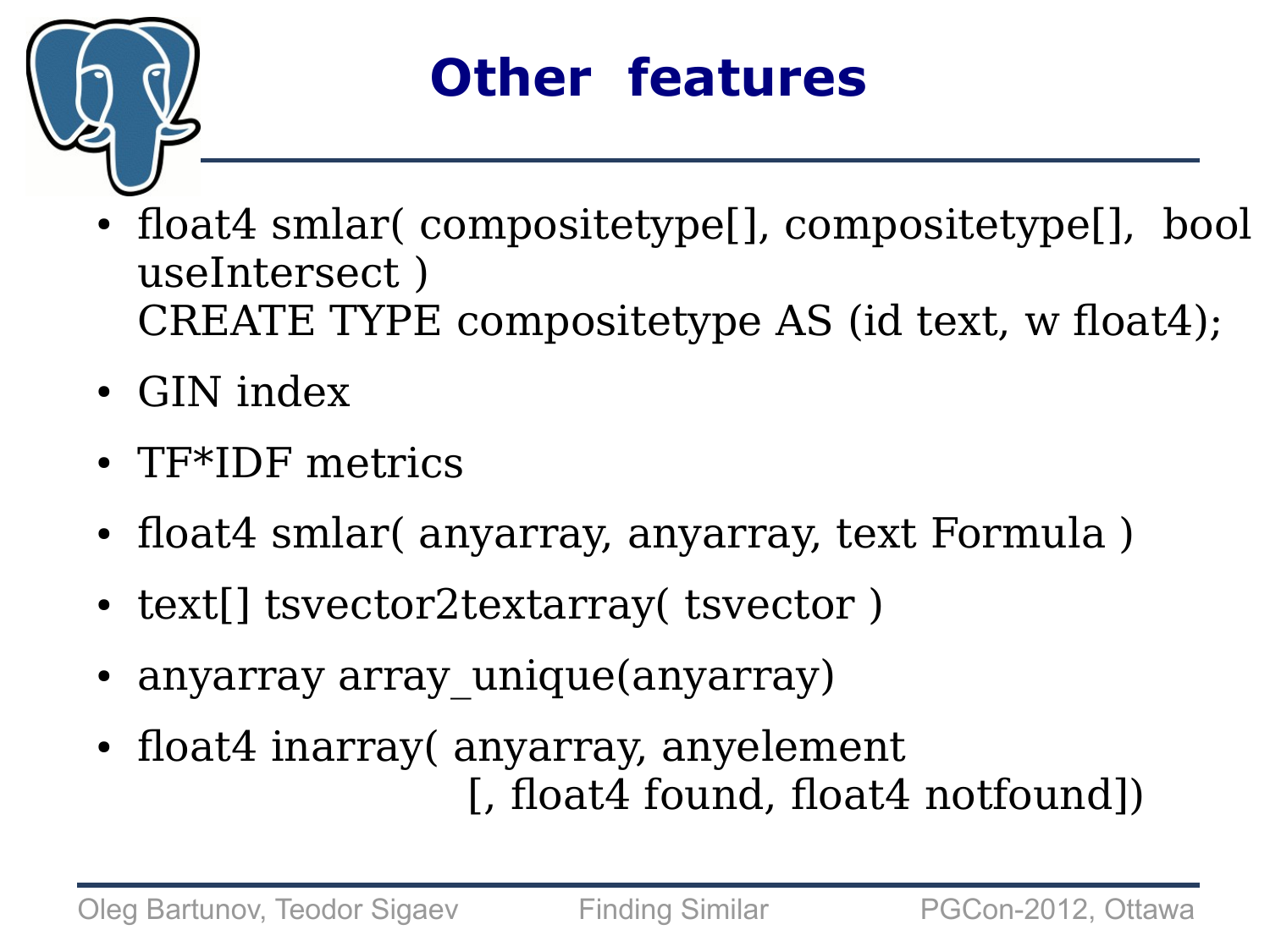



#### git clone git://sigaev.ru/smlar.git

Oleg Bartunov, Teodor Sigaev Finding Similar PGCon-2012, Ottawa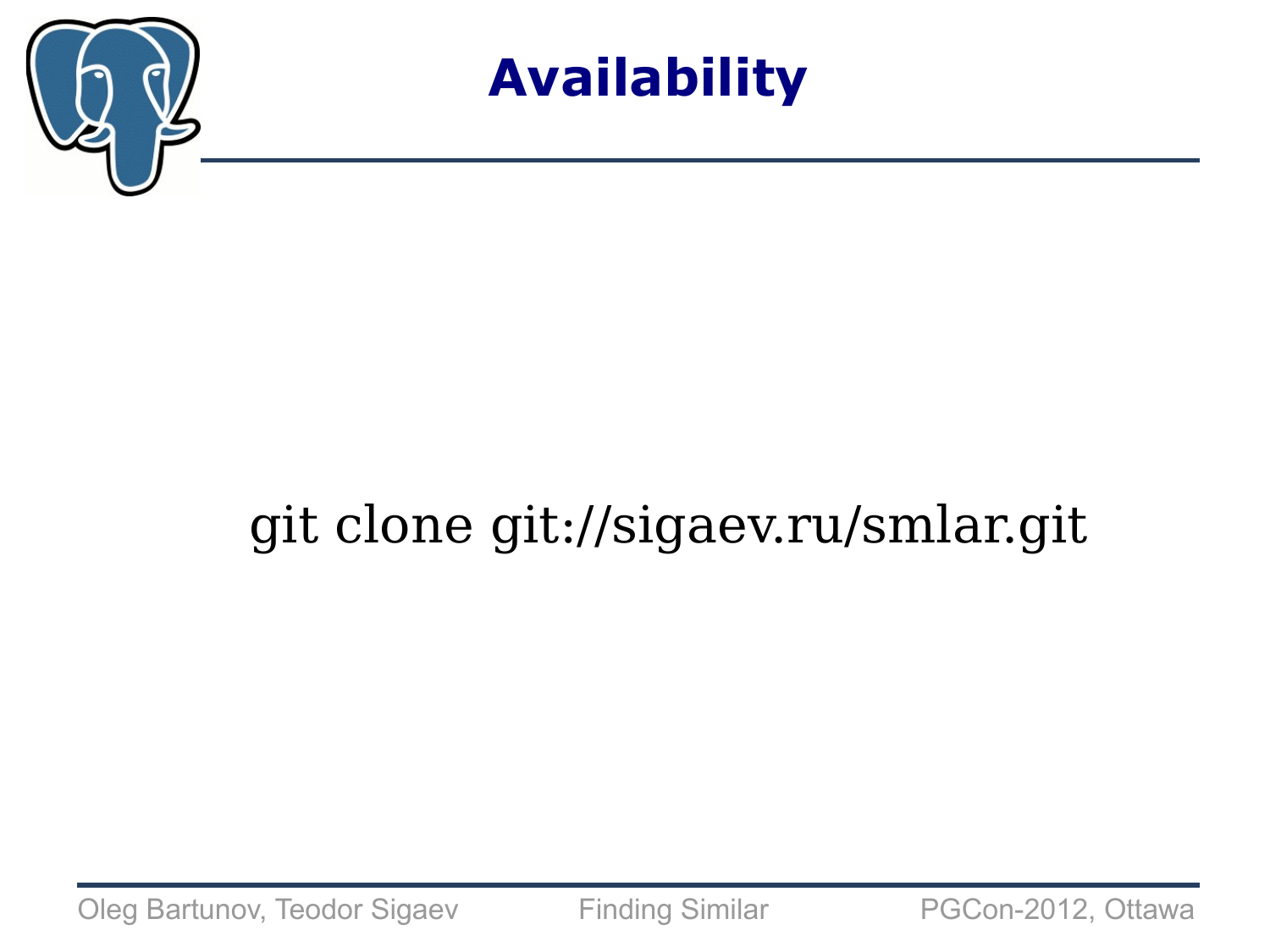

#### **TODO**

- Index support for ratings
- Index optimizations
- GIN per row storage?
- TF\*IDF speedup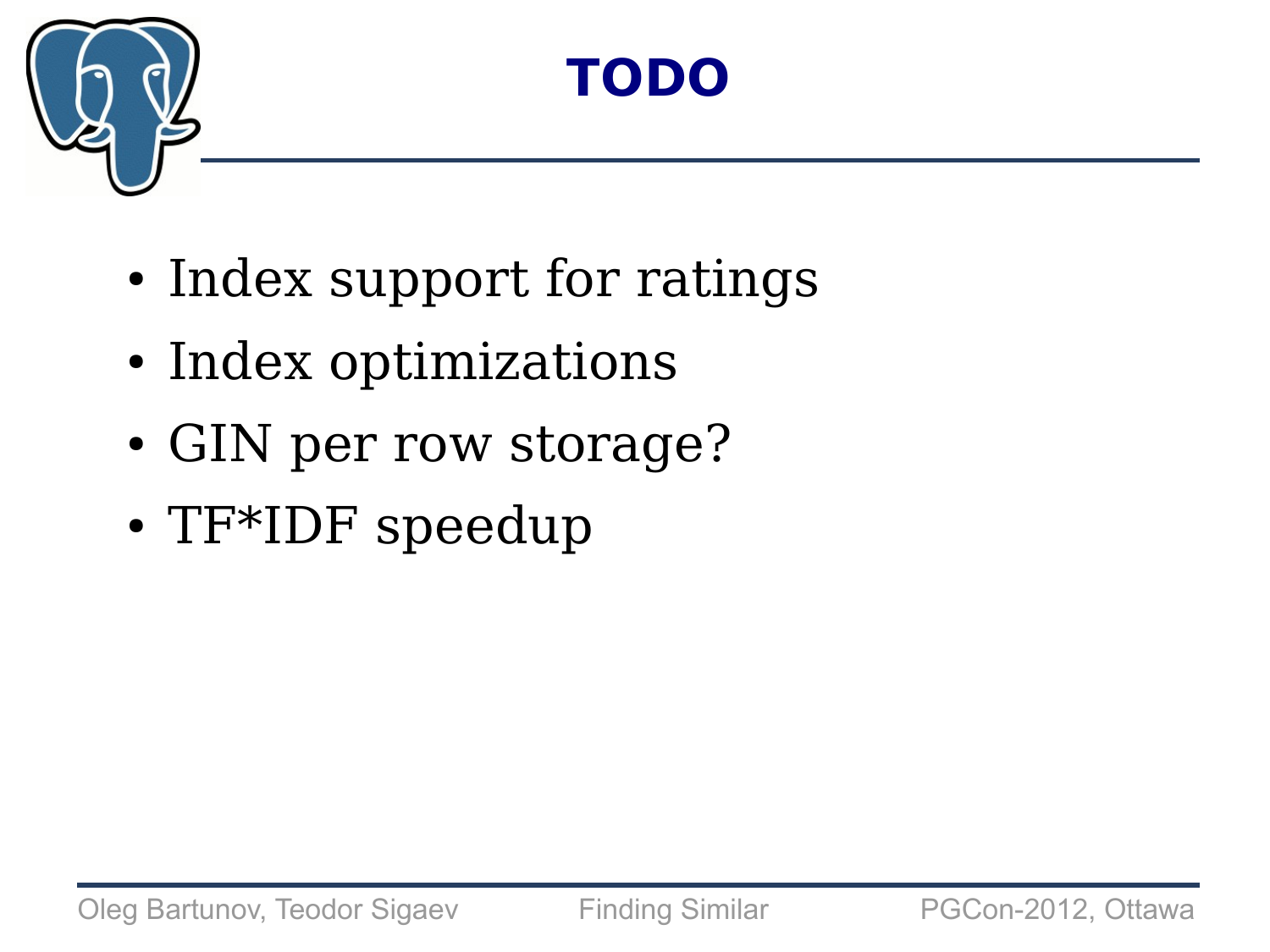

- Recommender systems: eBay, Amazon, last.fm, Pandora,...
	- Content filtering based on content attributes ([Music Genome Project](http://en.wikipedia.org/wiki/List_of_Music_Genome_Project_attributes) lists ~400 attributes) ! Match attributes of content *I like*.
	- Collaborative filtering based on preferences of *many users*
		- *User-based, item-based*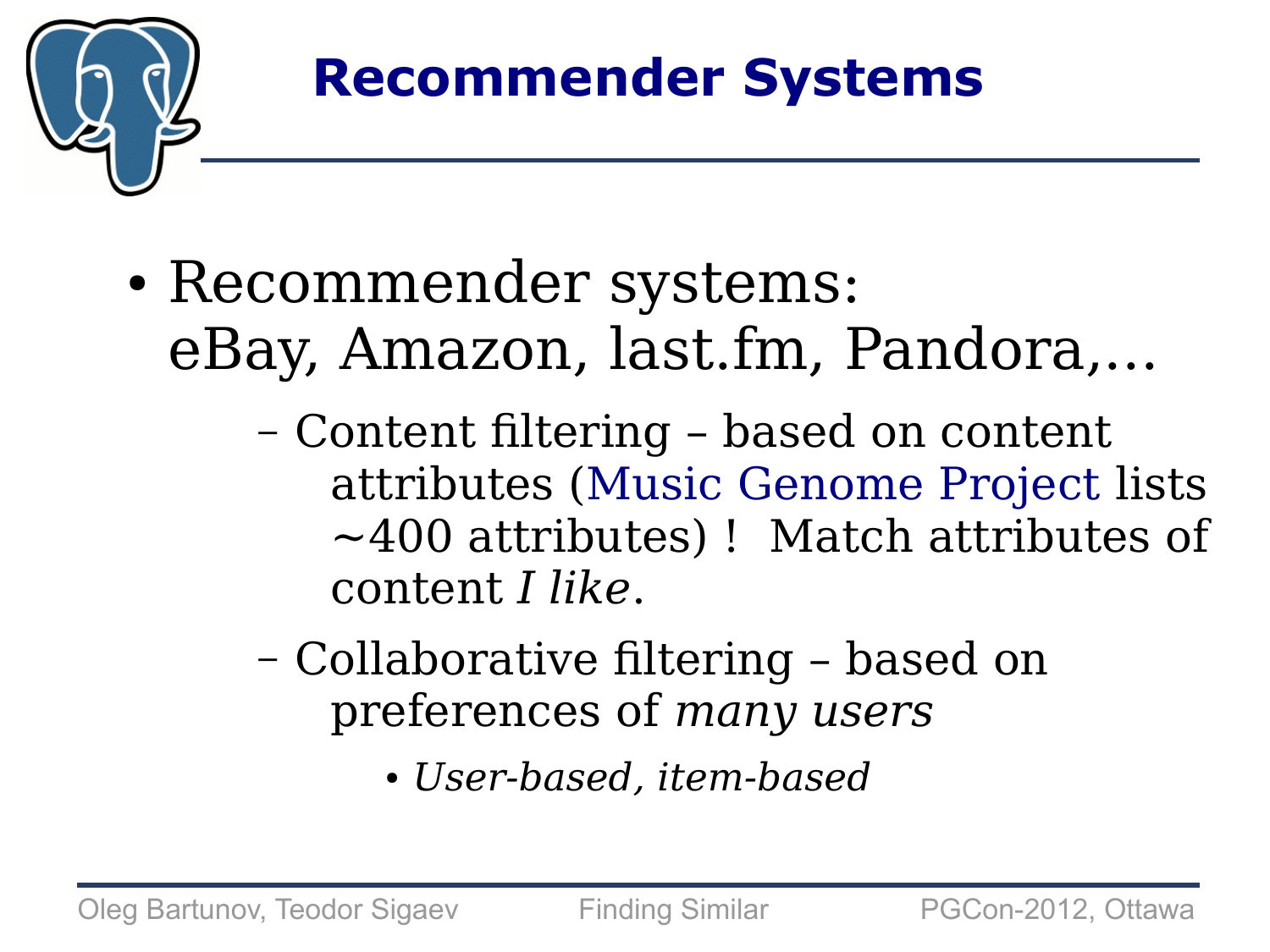

- We use item-item CF (more stable)
	- Similarity metric: cosine
- Input data from [MovieLens](http://www.grouplens.org/node/73)
	- 1mln rates: 6000 users on 4000 movies
	- 10 mln rates: 72000 users on 10,000 movies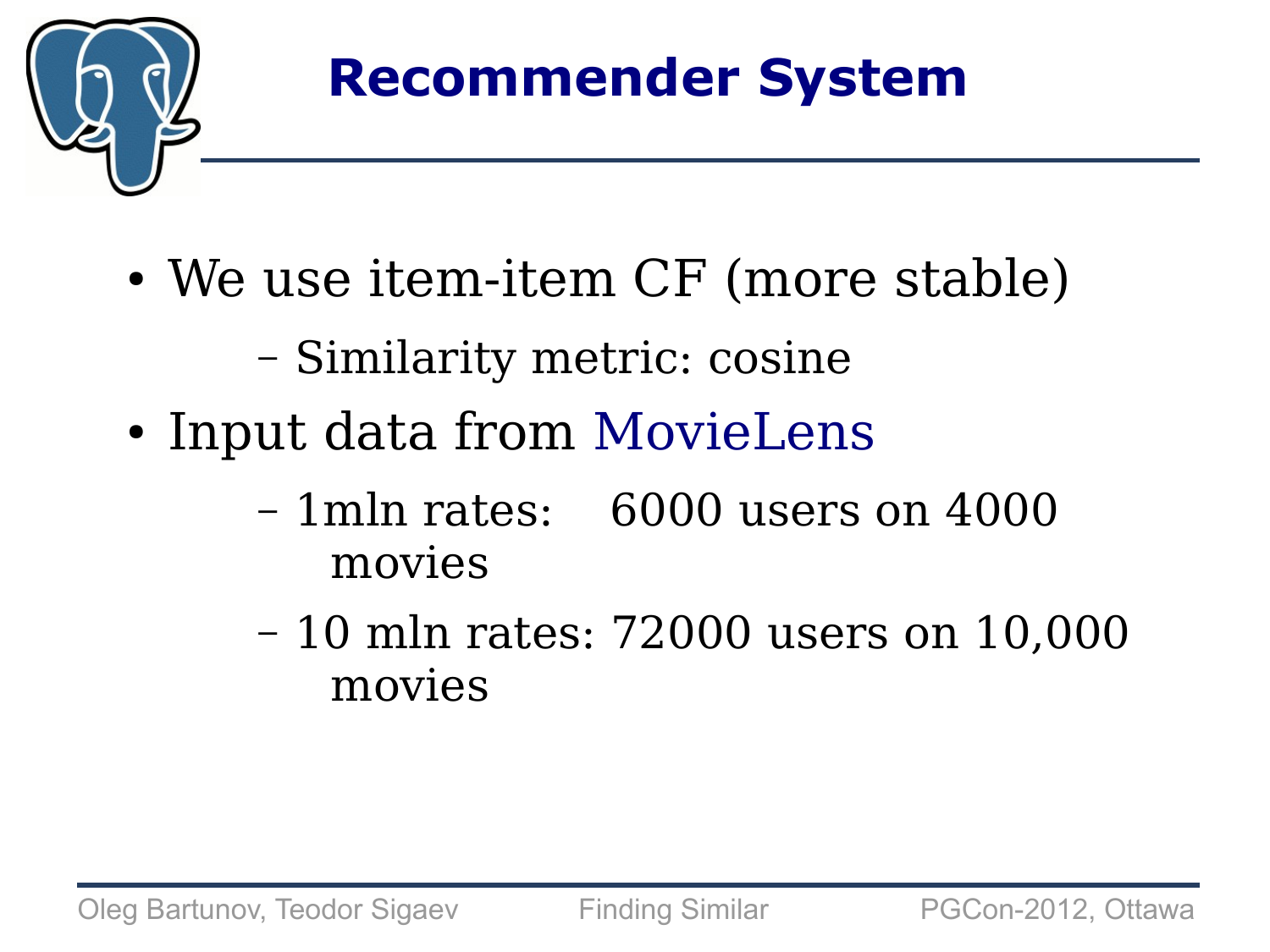

- Initial data:
	- movies(mid,title,genre,description)
	- rates(uid,mid,rate)
- Step 1: Transform ratings to likes u:  $r=1$  if  $r>avg(rate)$ rates(uid,mid,like)
- Produce table

### ihu(itemid,{users}, {rates})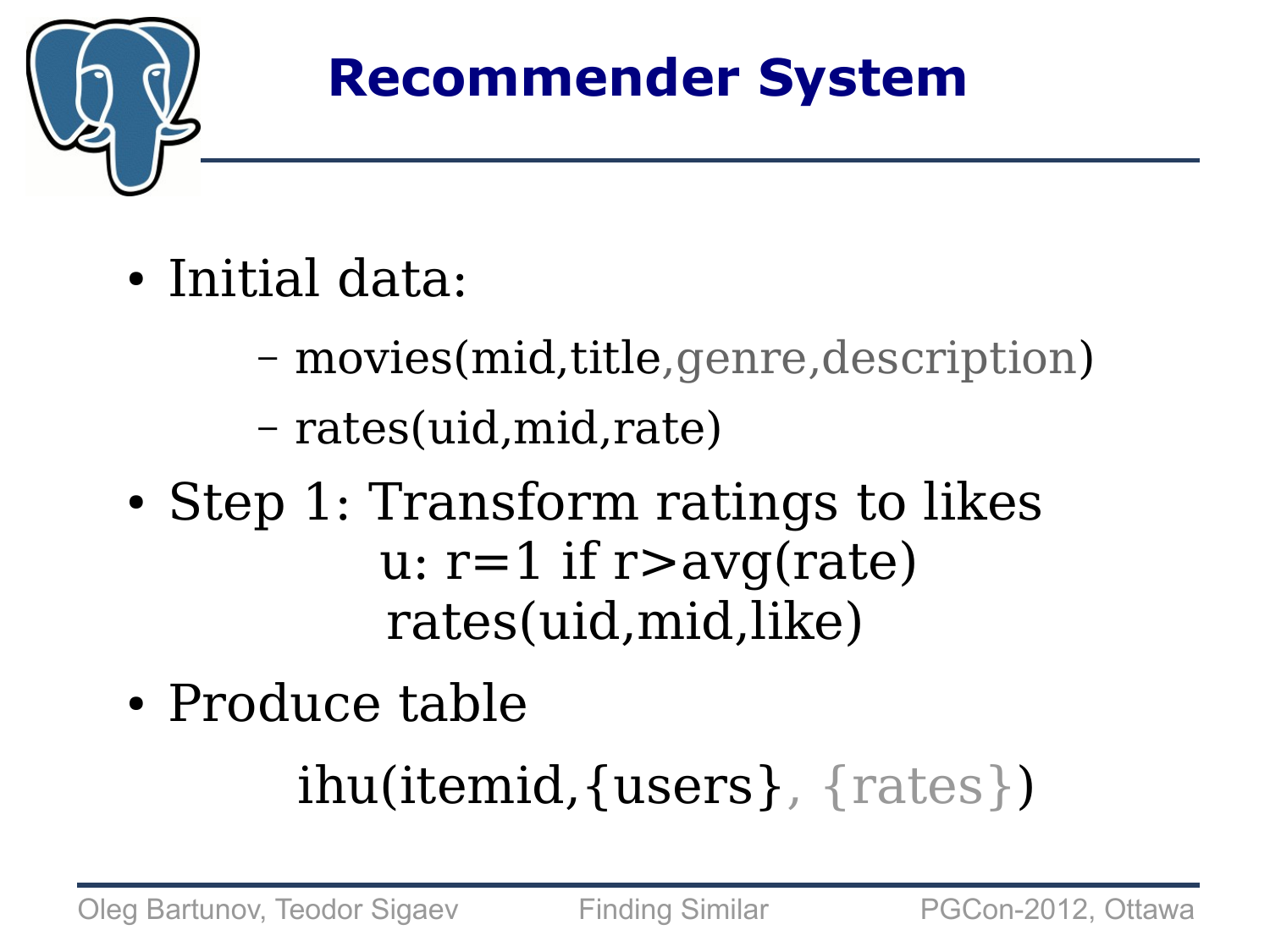

- Step 2. item-item matrix
- Precompute item-item matrix ii(itemid1,itemid2, sml) from ihu table
- Step 3. Evaluations
	- Q1: for given movie provide a list of similar movies
	- Q2: for given user provide a list of recommendations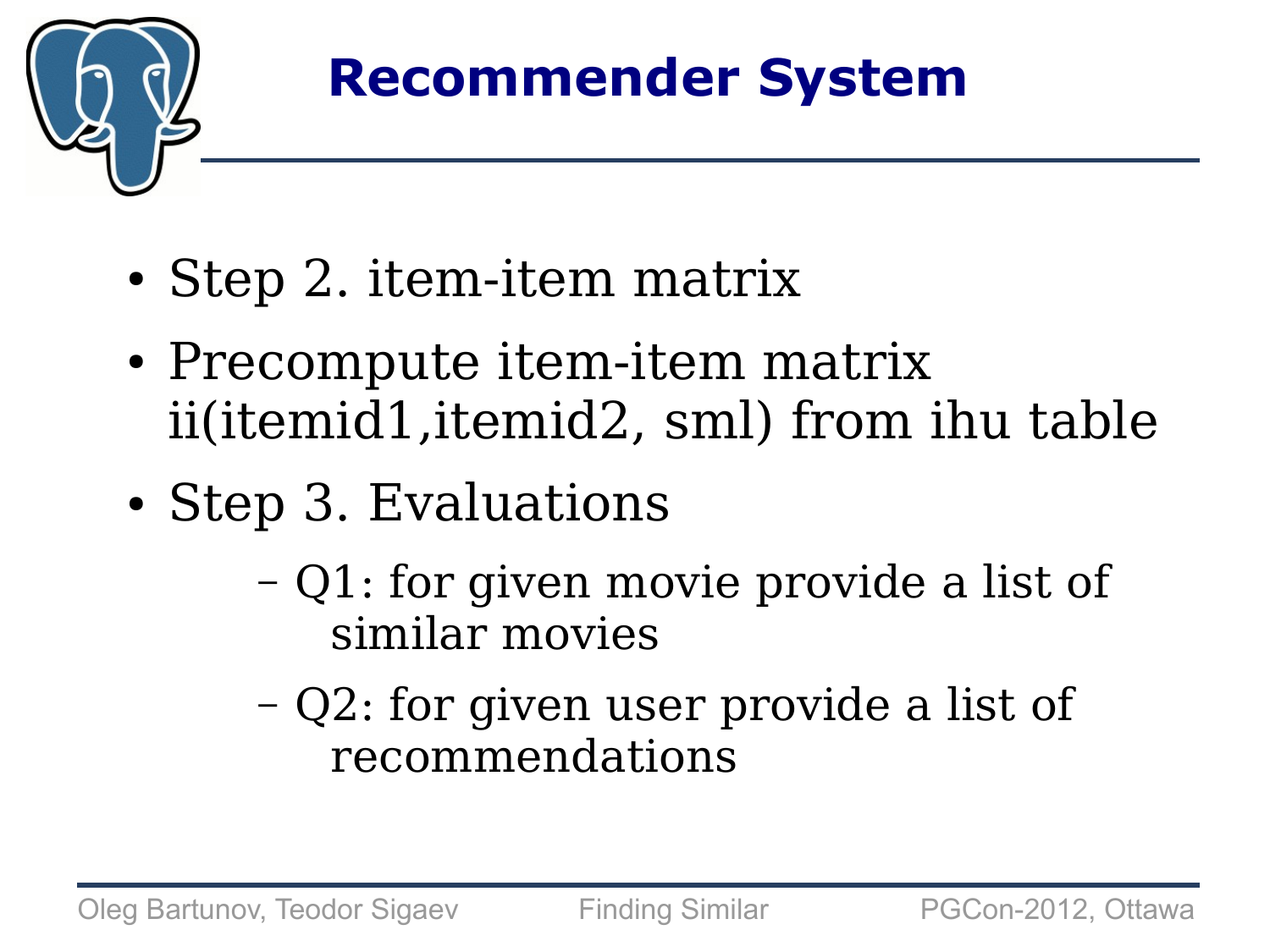

- Step  $1$ .
	- Produce table ihu (itemid,{users})
	- Create index to accelerate % operation

CREATE INDEX ihu users itemid idx ON ihu USING gist (users int4 sml ops, itemid);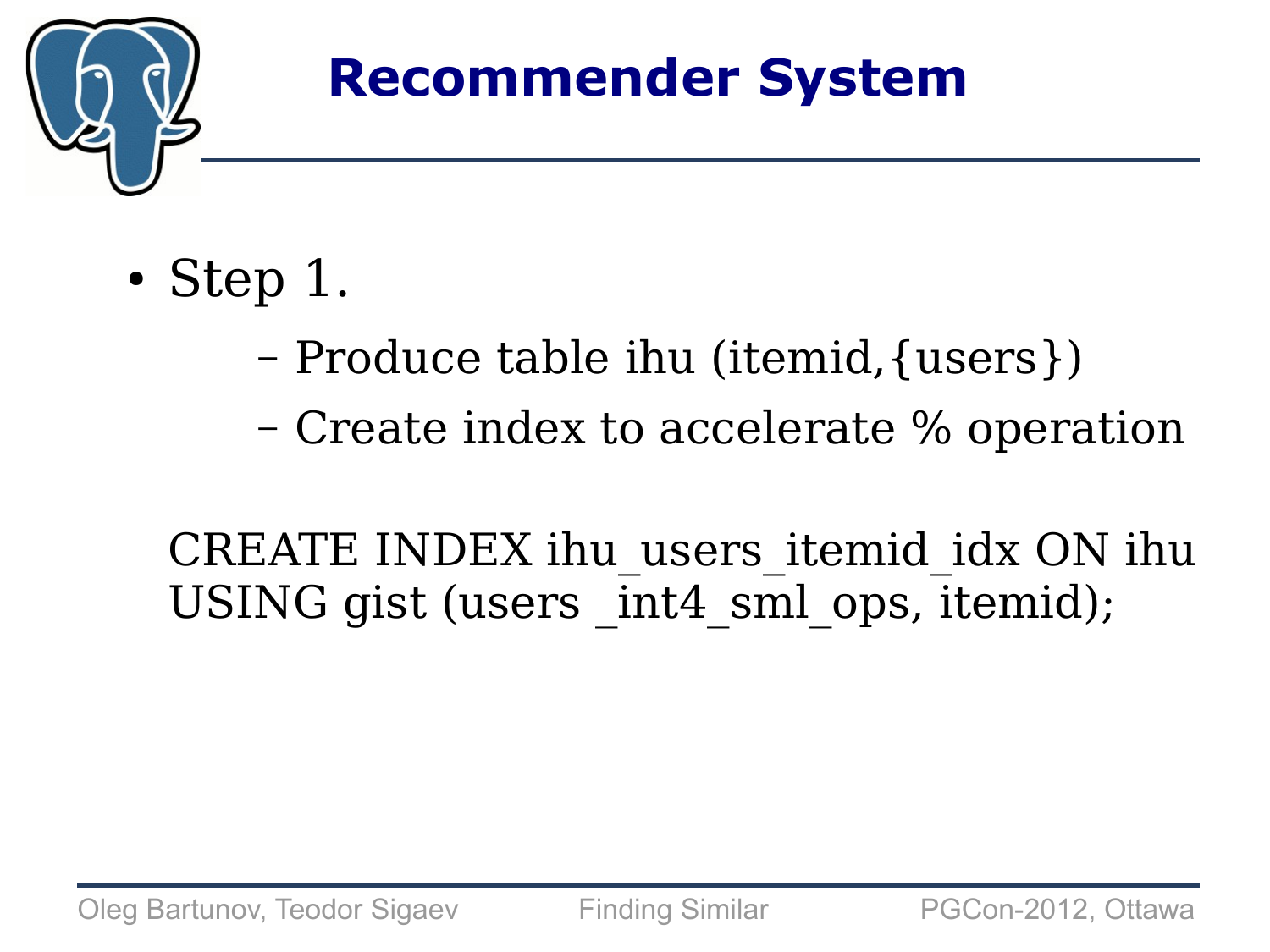

#### **Step 2. Item-Item**

SELECT r1.itemid as itemid1, r2.itemid as itemid2, smlar(r1.users,r2.users) as sml INTO ii FROM ihu AS r1, ihu AS r2 WHERE r1.users % r2.users AND r1.itemid > r2.itemid;

Smlar.threshold=0.2 SELECT 209657

Index | no-index 526195 ms | 1436433

Speedup 2.7

Smlar.threshold=0.4 SELECT 8955 Index | no-index 253378 ms | 1172432

Speedup 4.6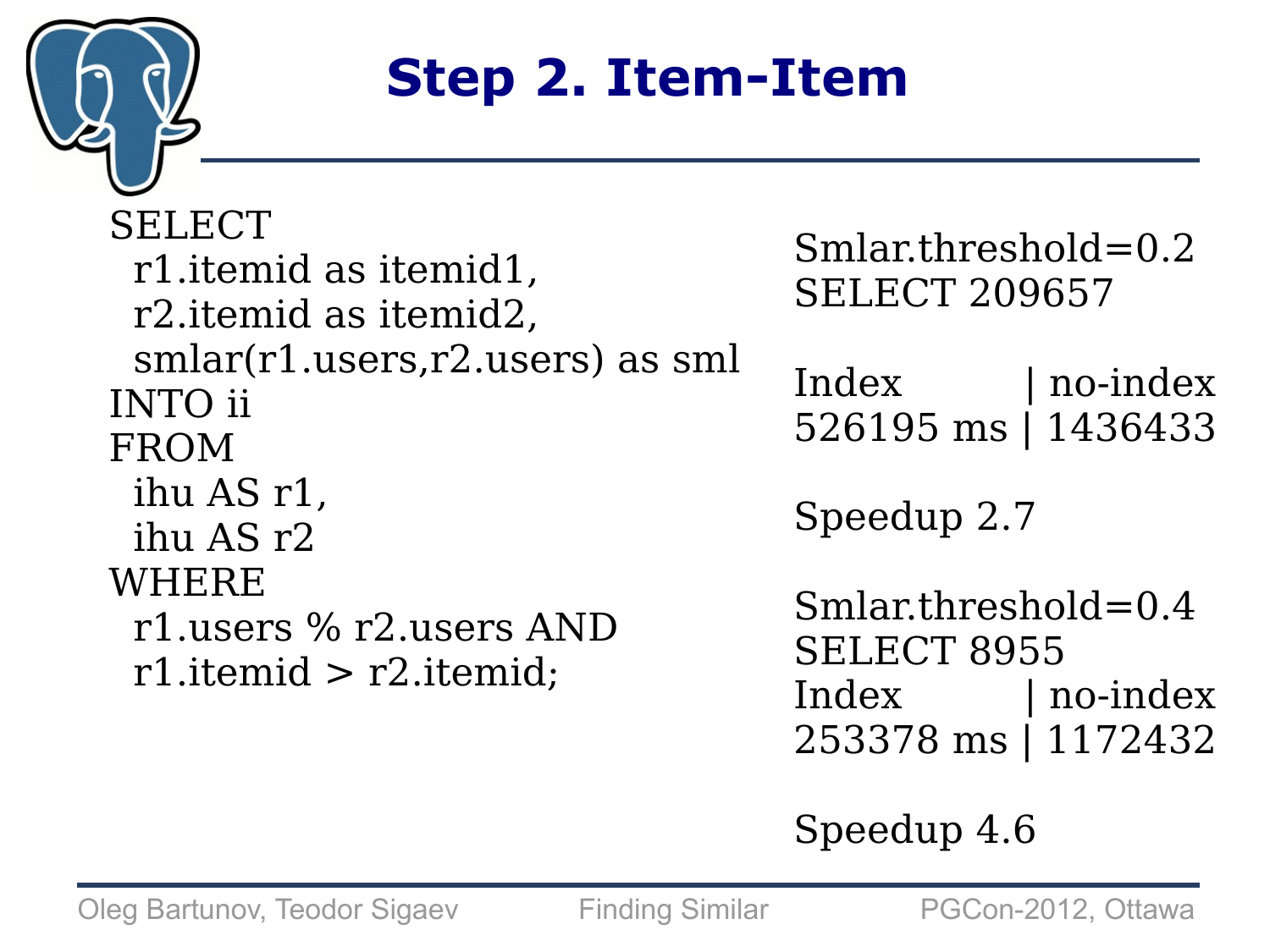

**Step 2. Item-Item**

CREATE INDEX ii itemid1 idx on ii(itemid1); CREATE INDEX ii\_itemid2\_idx on ii(itemid2);

CREATE OR REPLACE VIEW ii\_view AS SELECT itemid1, itemid2, sml FROM ii UNION ALL SELECT itemid2, itemid1, sml FROM ii;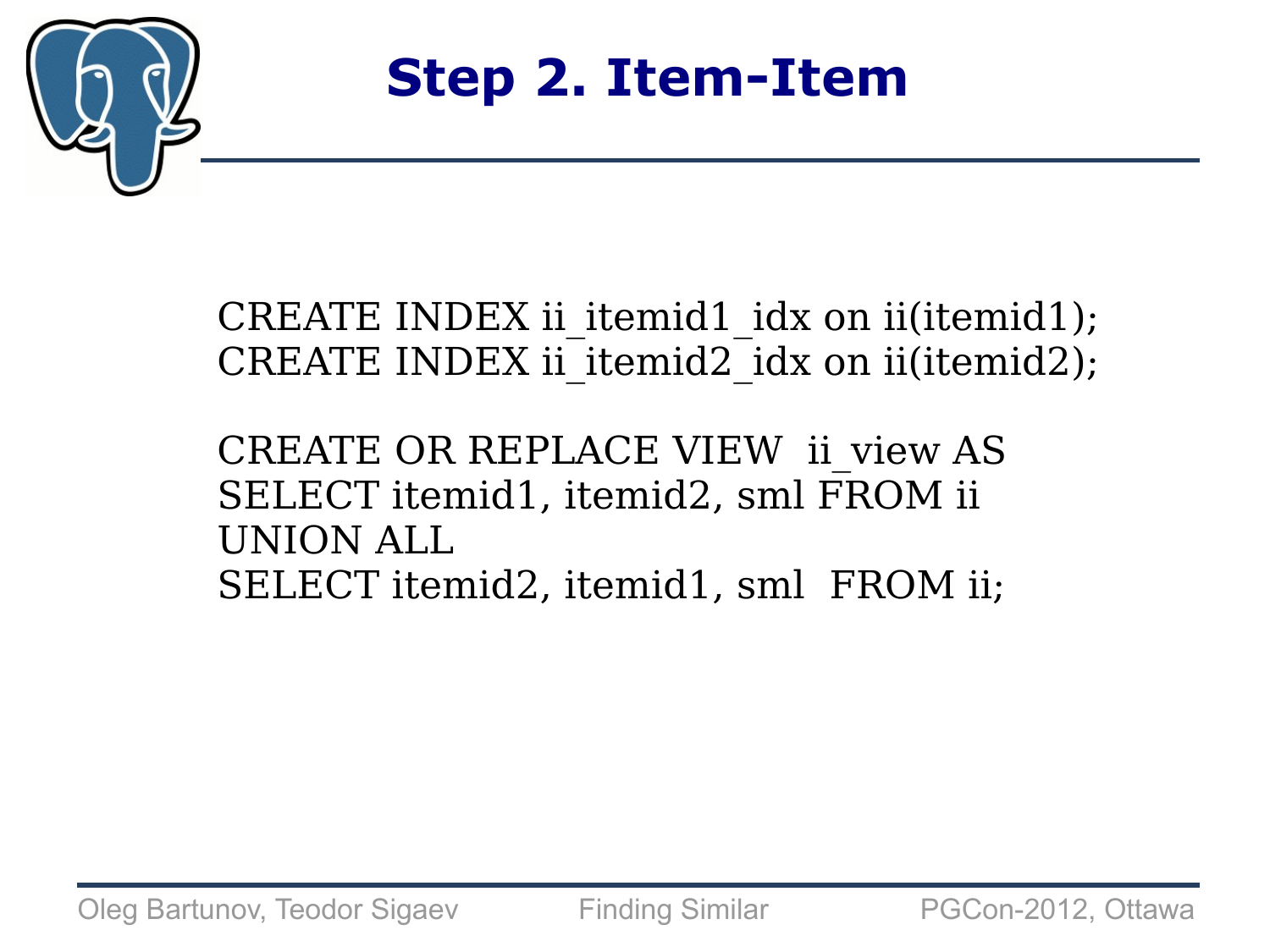

```
CREATE OR REPLACE FUNCTION smlmovies(
   movie id integer, num movies integer,
    itemid OUT integer, sml OUT float, title OUT text)
RETURNS SETOF RECORD AS $$
SELECT s.itemid,s.sml::float, m.title
FROM movies m,
      ( SELECT itemid2 AS itemid, sml FROM ii_view 
       WHERE itemid1 = movie id
        UNION ALL
       SELECT movie id, 1 -- just to illustration
      ) AS s
WHERE
       m.mid=s.itemid
GROUP BY s.itemid, rates, s.sml, m.title
ORDER BY s.sml DESC
LIMIT num movies;
$$ LANGUAGE SQL IMMUTABLE;
```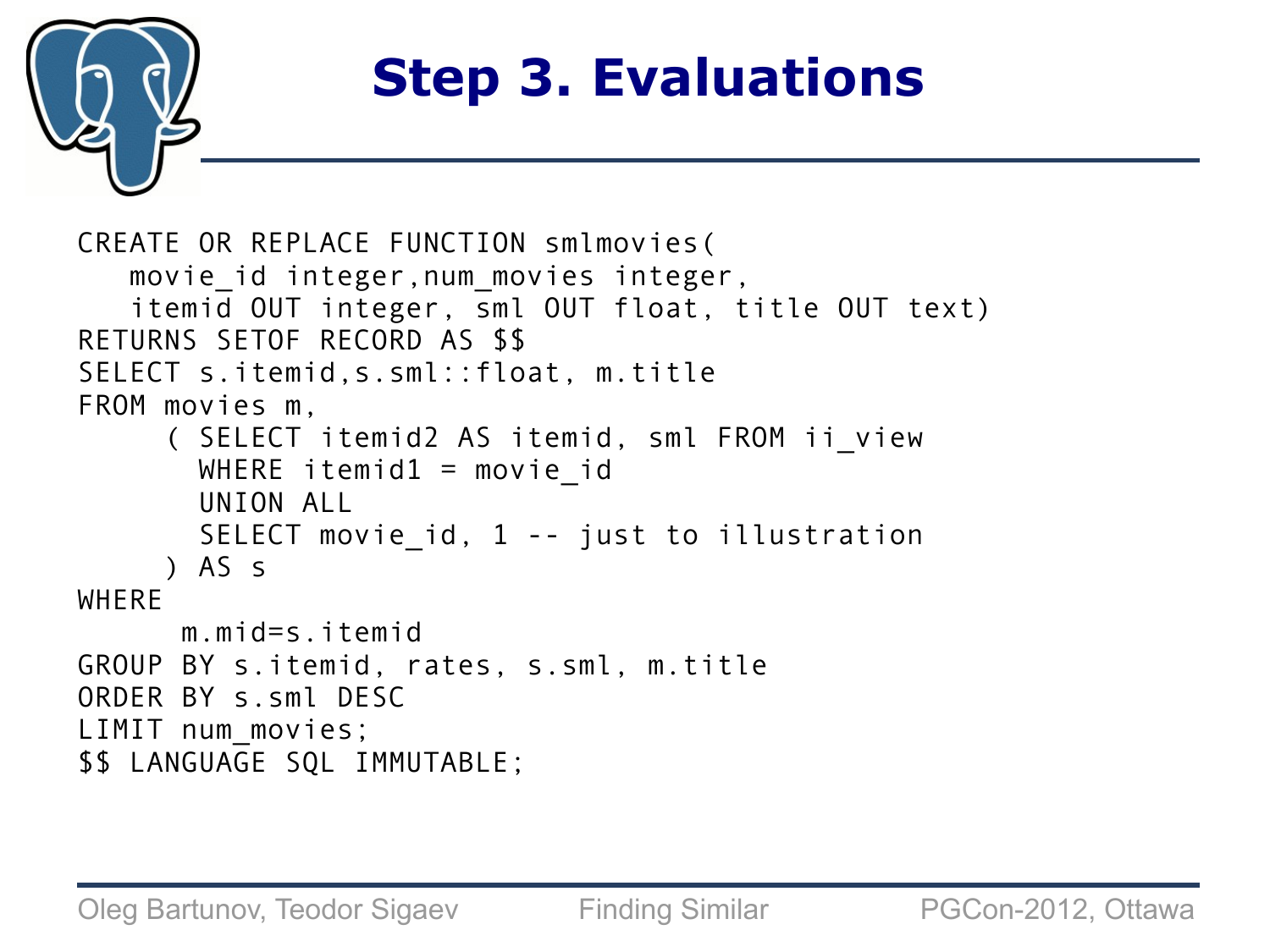

| $=$ # select itemid, sml,title from smlmovies(1104,10);<br>itemid<br>sml                                                                                                                                                                                                               | title                                                                                                                                                                                                                                                                                              |
|----------------------------------------------------------------------------------------------------------------------------------------------------------------------------------------------------------------------------------------------------------------------------------------|----------------------------------------------------------------------------------------------------------------------------------------------------------------------------------------------------------------------------------------------------------------------------------------------------|
| 1104<br>1945<br>0.436752468347549<br>0.397110104560852<br>1952<br>1207<br>0.392107665538788<br>1247<br>0.387987941503525<br>2132<br>0.384177327156067<br>923<br>0.381125450134277<br>926<br>0.377328515052795<br>0.363485038280487<br>1103<br>1084<br>0.356647849082947<br>$(10$ rows) | Streetcar Named Desire, A (1951)<br>On the Waterfront (1954)<br>Midnight Cowboy (1969)<br>To Kill a Mockingbird (1962)<br>Graduate, The (1967)<br>Who's Afraid of Virginia Woolf? (1966)<br>Citizen Kane (1941)<br>All About Eve (1950)<br>Rebel Without a Cause (1955)<br>Bonnie and Clyde (1967) |

Time: 5.780 ms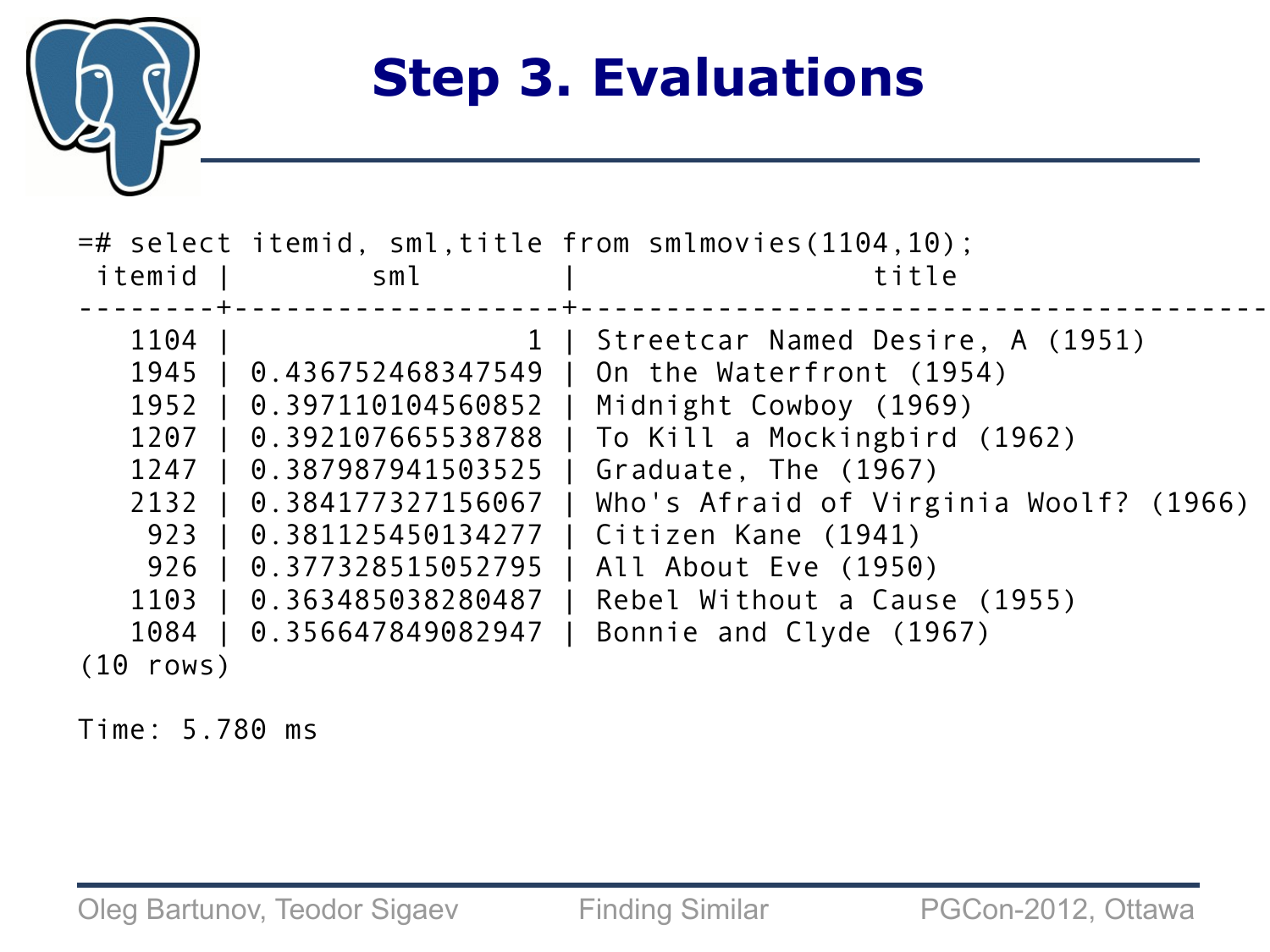

| itemid       | sml                                      | # select itemid, sml, title from smlmovies (364,10);<br>title |
|--------------|------------------------------------------|---------------------------------------------------------------|
|              |                                          |                                                               |
| 364          |                                          | 1   Lion King, The (1994)                                     |
| 595 I        | 0.556357622146606                        | Beauty and the Beast (1991)                                   |
|              | 588   0.547775387763977   Aladdin (1992) |                                                               |
| $\mathbf{1}$ | 0.472894549369812                        | Toy Story (1995)                                              |
| 2081         | 0.4552321434021                          | Little Mermaid, The (1989)                                    |
|              | 1907   0.442262977361679                 | Mulan (1998)                                                  |
|              | 1022   0.41527932882309                  | Cinderella (1950)                                             |
| 594          | 0.407131761312485                        | Snow White and the Seven Dwarfs (1937)                        |
| 2355         | 0.405456274747849                        | Bug's Life, A (1998)                                          |
| 2078         | 0.389742106199265                        | Jungle Book, The (1967)                                       |
| $(10$ rows)  |                                          |                                                               |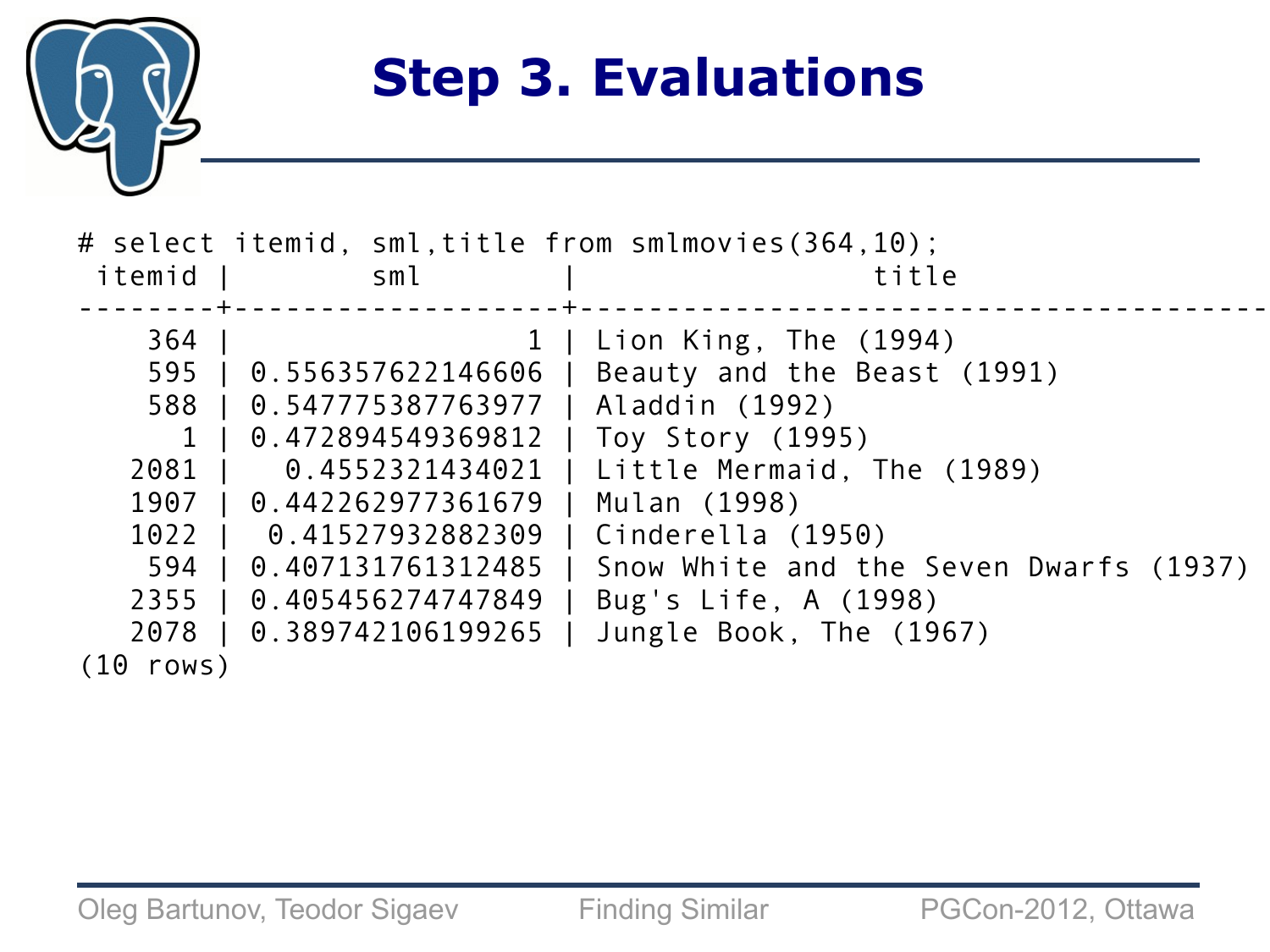

| itemid      | sml                                                                                                                                                                                      | $=$ # select itemid, sml, title from smlmovies $(919, 10)$ ;<br>title                                                                                                                                                                                                                                                                                                                       |
|-------------|------------------------------------------------------------------------------------------------------------------------------------------------------------------------------------------|---------------------------------------------------------------------------------------------------------------------------------------------------------------------------------------------------------------------------------------------------------------------------------------------------------------------------------------------------------------------------------------------|
|             |                                                                                                                                                                                          |                                                                                                                                                                                                                                                                                                                                                                                             |
| 919         | 912   0.483502447605133   Casablanca (1942)<br>1196   0.468295514583588  <br>1028   0.460547566413879<br>1097   0.455985635519028<br>1247   0.449493944644928<br>858   0.446784257888794 | 1   Wizard of Oz, The (1939)<br>260   0.495729923248291   Star Wars: Episode IV - A New Hope (197<br>1198   0.481675773859024   Raiders of the Lost Ark (1981)<br>  Star Wars: Episode V - The Empire Strik<br>Mary Poppins (1964)<br>E.T. the Extra-Terrestrial (1982)<br>Graduate, The (1967)<br>Godfather, The (1972)<br>594   0.44676461815834   Snow White and the Seven Dwarfs (1937) |
| $(10$ rows) |                                                                                                                                                                                          |                                                                                                                                                                                                                                                                                                                                                                                             |

Time: 10.207 ms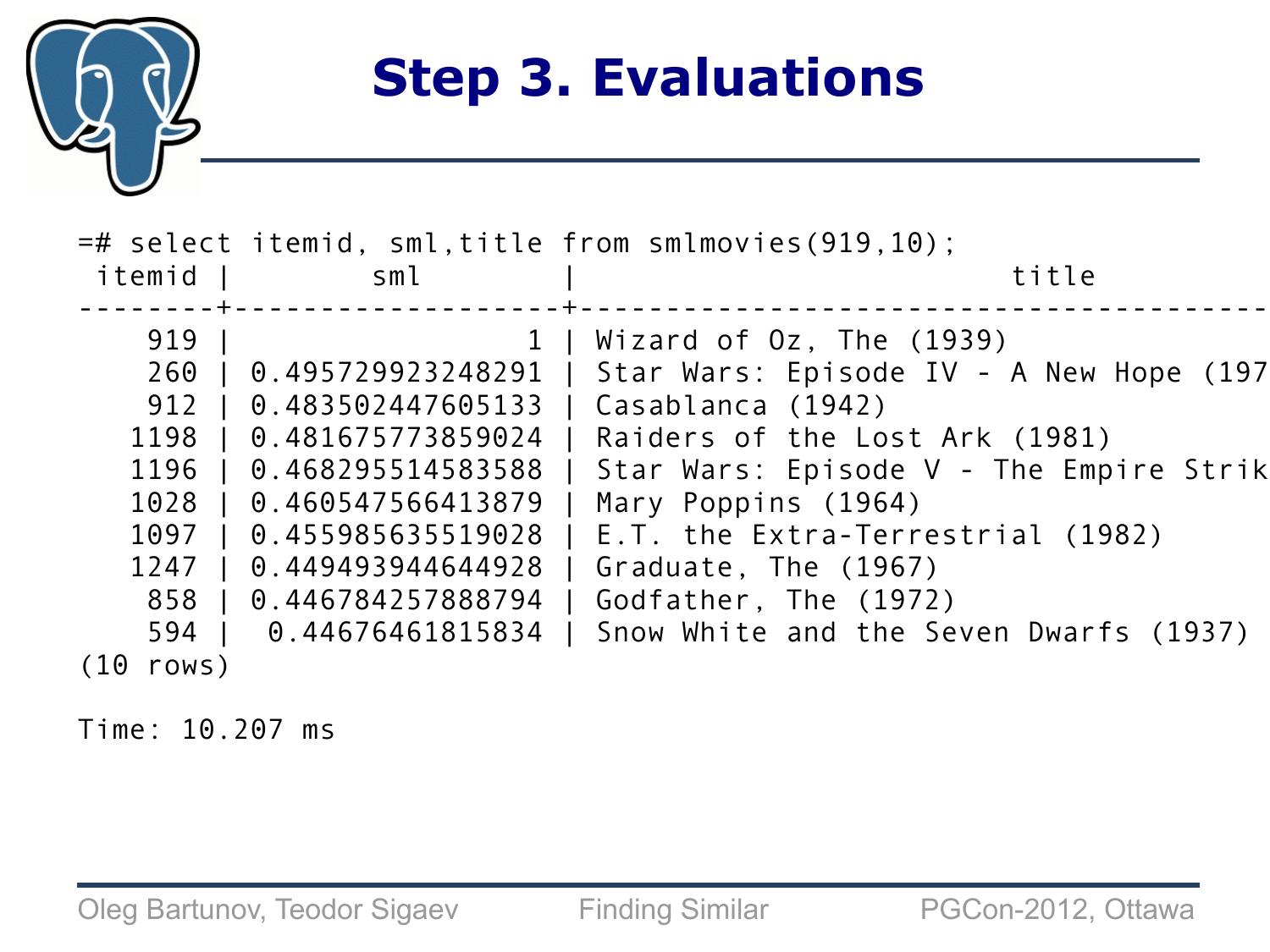

#### **I like these movies**

CREATE TABLE myprofile (mid integer); INSERT INTO myprofile VALUES (912),(1961),(1210),(1291),(3148),(356),(919),(2943),(362),(2116); =# select p.mid, m.title from movies m, myprofile p where m.mid=p.mid; mid | title ------+--------------------------------------------------- 912 | Casablanca (1942) 1961 | Rain Man (1988) 1210 | Star Wars: Episode VI - Return of the Jedi (1983) 1291 | Indiana Jones and the Last Crusade (1989) 3148 | Cider House Rules, The (1999) 356 | Forrest Gump (1994) 919 | Wizard of Oz, The (1939) 2943 | Indochine (1992) 362 | Jungle Book, The (1994) 2116 | Lord of the Rings, The (1978) (10 rows)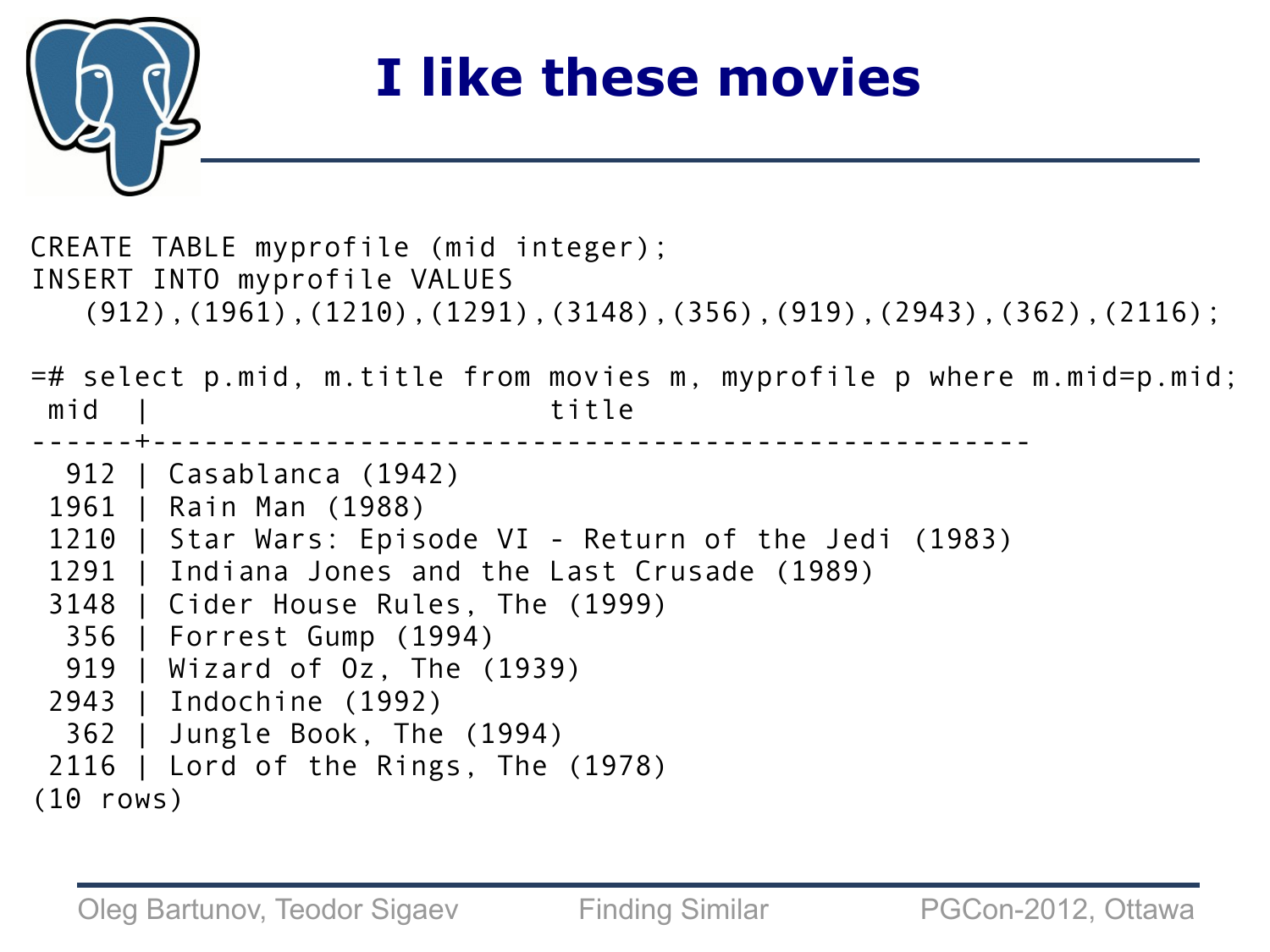

```
FROM ii view ii, usermovies um
               WHFRF
                       ii.itemid1=um.mid AND 
                      ii.itemid2 NOT IN ( SELECT * FROM usermovies)
               ORDER BY itemid<sub>2</sub> ASC
\overline{\phantom{a}} SELECT itemid2, sml, rank() 
    OVER (PARTITION BY itemid2 ORDER BY sml DESC) FROM mrec
\prime t
WHERE t. itemid2=m. mid AND t. rank = 1
ORDER BY t.sml DESC
LIMIT 10;
```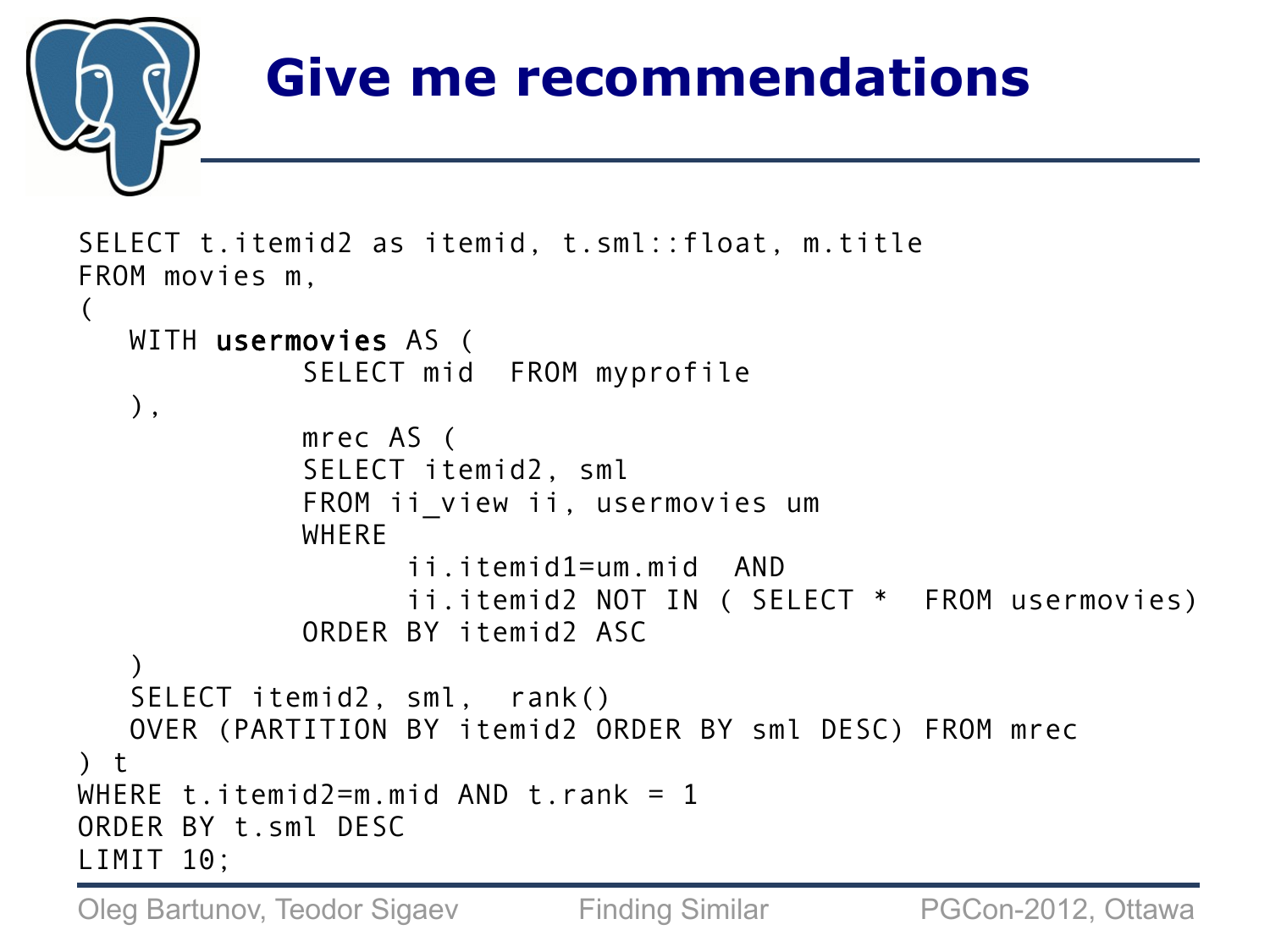

#### **Recommendations**

| itemid        | sml         | title                                                                                                            |
|---------------|-------------|------------------------------------------------------------------------------------------------------------------|
| 1196  <br>260 |             | 0.71   Star Wars: Episode V - The Empire Strikes Back (1980)<br>0.67   Star Wars: Episode IV - A New Hope (1977) |
| 1198          |             | 0.67   Raiders of the Lost Ark (1981)                                                                            |
|               |             | 1036   0.58   Die Hard (1988)                                                                                    |
|               |             | 2571   0.57   Matrix, The (1999)                                                                                 |
|               |             | 1240   0.56   Terminator, The (1984)                                                                             |
|               |             | 2115   0.56   Indiana Jones and the Temple of Doom (1984)                                                        |
|               |             | 589   0.54   Terminator 2: Judgment Day (1991)                                                                   |
|               |             | 592   0.54   Batman (1989)                                                                                       |
|               |             | 923   0.53   Citizen Kane (1941)                                                                                 |
|               |             | 1270   0.53   Back to the Future (1985)                                                                          |
|               |             | 1197   0.52   Princess Bride, The (1987)                                                                         |
|               |             | 480   0.51   Jurassic Park (1993)                                                                                |
|               |             | 1200   0.51   Aliens (1986)                                                                                      |
|               |             | 457   0.51   Fugitive, The (1993)                                                                                |
|               |             | 1374   0.50   Star Trek: The Wrath of Khan (1982)                                                                |
|               |             | 2000   0.50   Lethal Weapon (1987)                                                                               |
|               | 2628   0.50 | Star Wars: Episode I - The Phantom Menace (1999)                                                                 |
|               | 2028   0.49 | Saving Private Ryan (1998)                                                                                       |
| 1610          | $0.49$      | Hunt for Red October, The (1990)                                                                                 |
| $(20$ rows)   |             | PGCon-2012, Ottawa<br>Oleg Bartunov, Teodor Sigaev<br><b>Finding Similar</b>                                     |

 $T: max.$  207.065 ms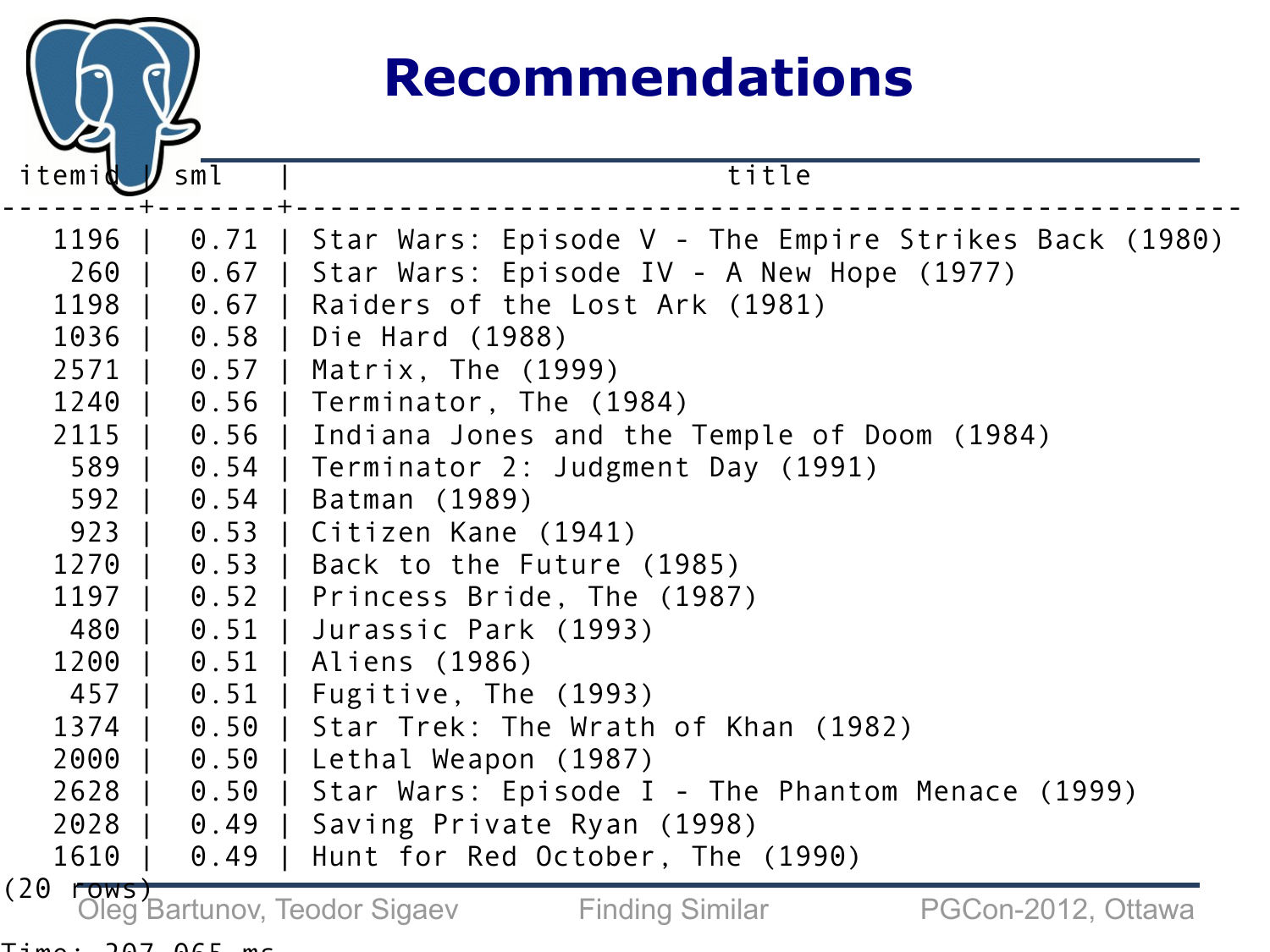

- This is a very simple recommender system !
- But it works !
- Recompute item-item if needed (10 mln ratings took <10 minutes on macbook)
- Need some content filtering, for example, categories matching (expert in movies may not be expert in cooking)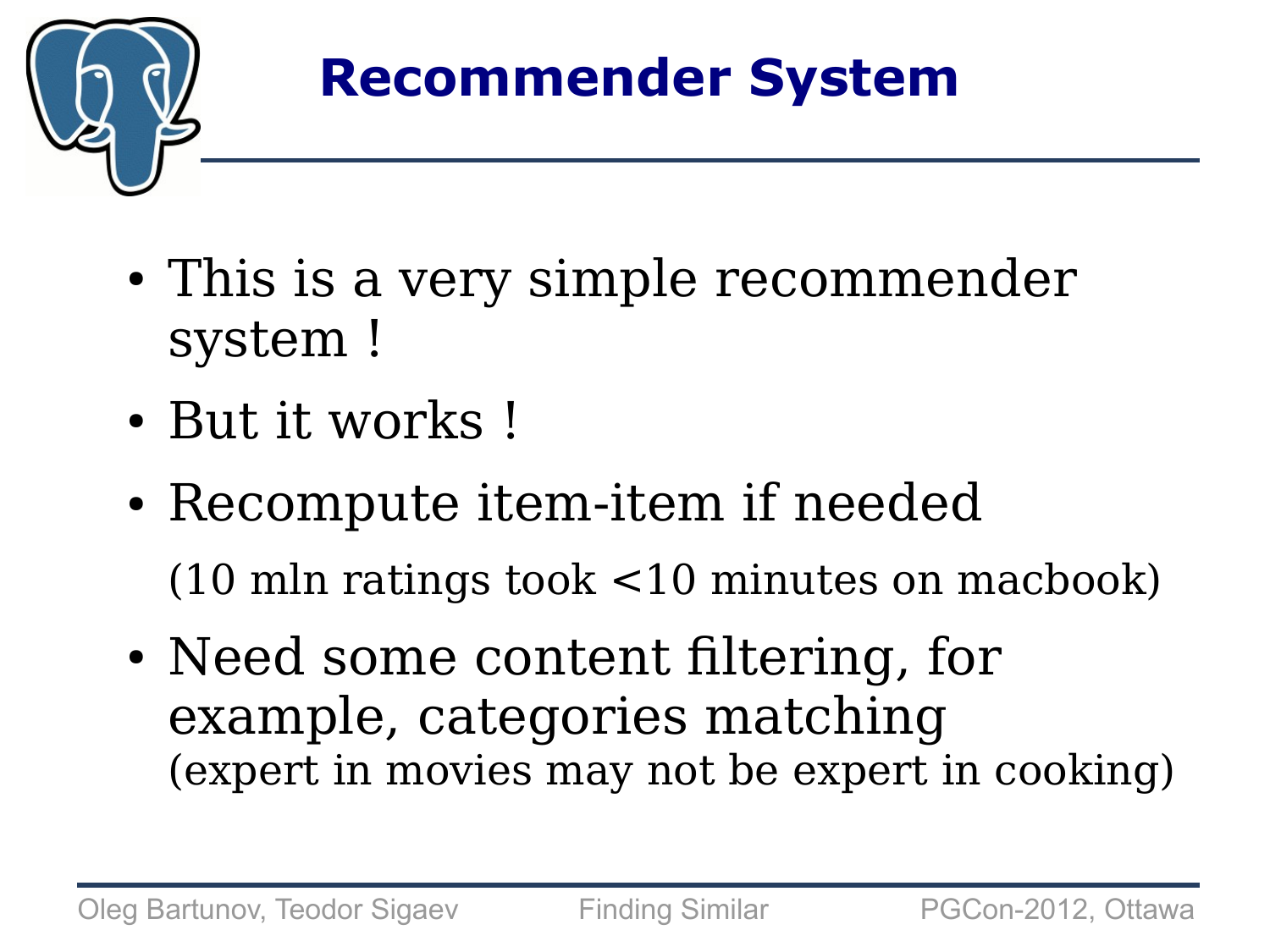

Oleg Bartunov, Teodor Sigaev Finding Similar PGCon-2012, Ottawa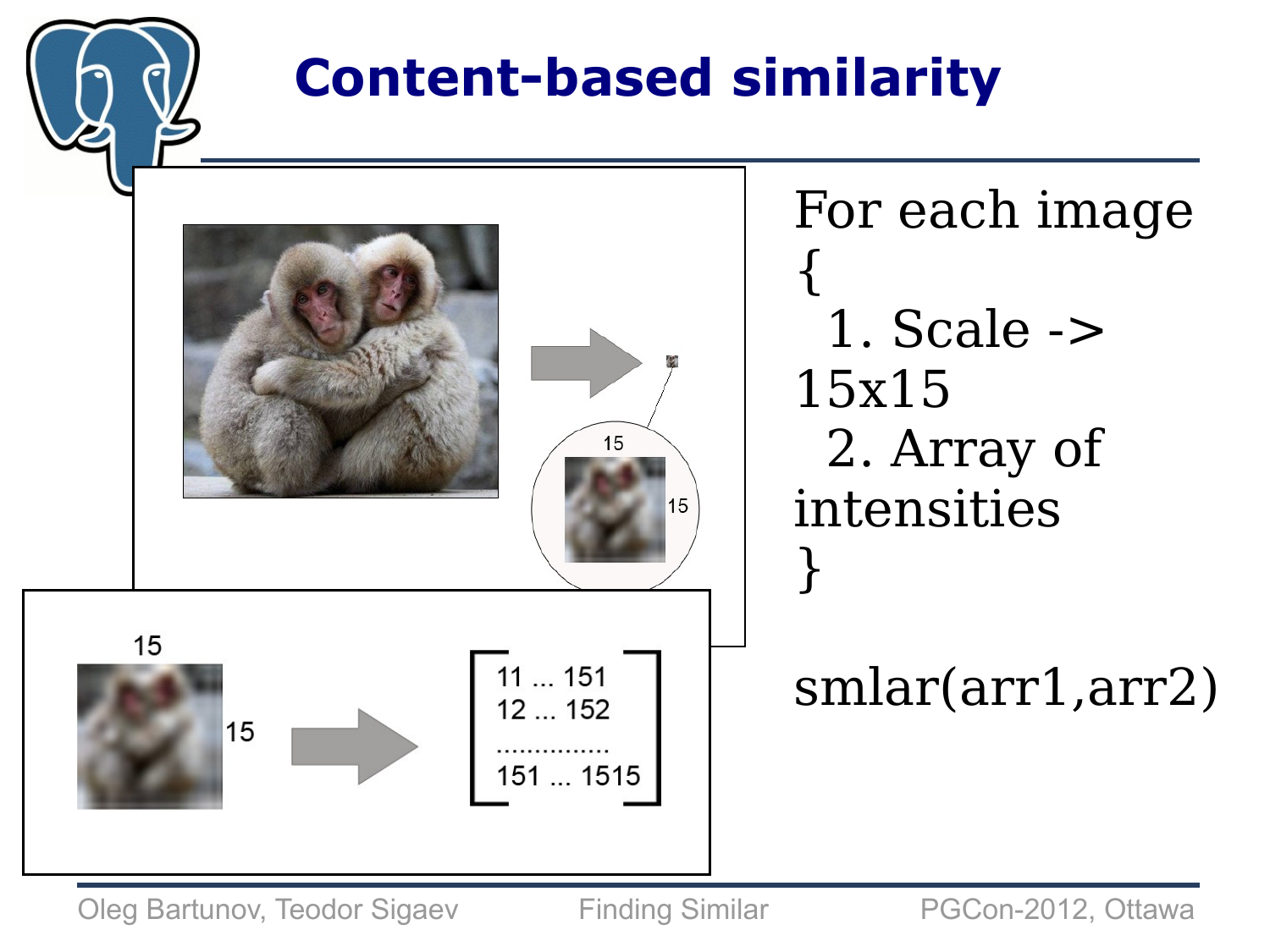

#### **Content-based similarity**



#### 23.56% similarity